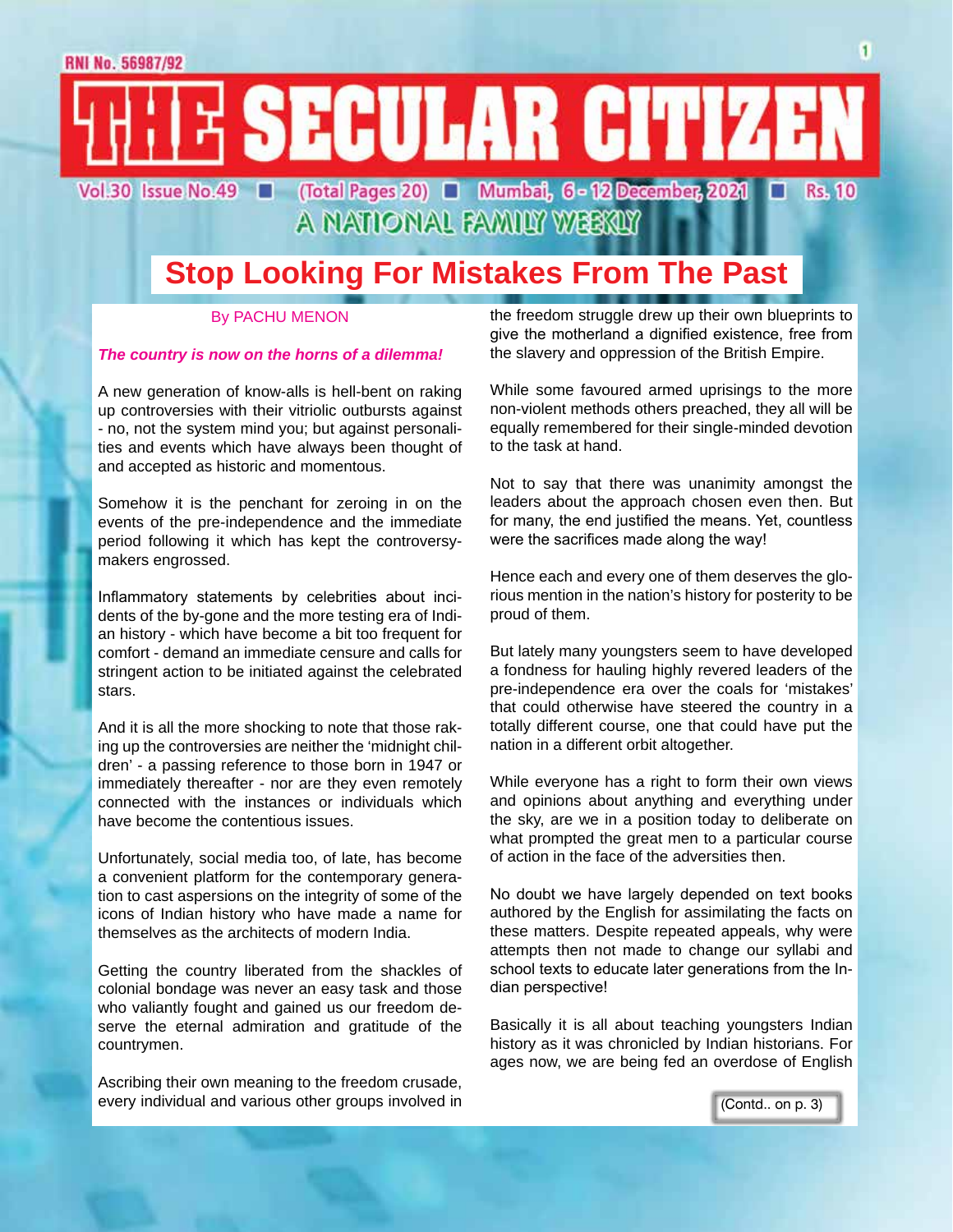

In pandemic, even with uncertainty,<br>
we must take actions that we antic-<br>
ipate will do the greatest good. Co-<br>
vid19 infections and deaths are falling n pandemic, even with uncertainty, we must take actions that we anticlipate will do the greatest good. Cobut investments in public health. So far, data suggests that children under the age of 18 years represent about 8.5% of reported cases, with relatively few deaths compared to other age groups and usually mild disease.

However, cases of critical illness have been reported. As with adults, pre-existing medical conditions have been suggested as a risk factor for severe disease and intensive care admission in children. Further studies are underway C.K. Subramaniam

to assess the risk of infection in children and to better understand

transmission in this age group.

Deciding to close, partially close or reopen schools should be guided by a risk-based approach, to maximize

the educational, well-being and health benefit for students, teachers, staff, and the wider community, and help prevent a new outbreak of COVID-19 in the community. Several elements should be assessed in deciding to reopen schools or keep them open: The epidemiology of COVID-19 at the local level: This may vary from one place to

another within a country

In India we achieved 100 crore jabs recently and it is commendable. But for children it is getting delayed. Children are the future of this country and we should do a world of good in assessing

the children's health condition at short notice and make positive moves in achieving 100% vaccination for children sooner. The target for children is further delayed and it seems that it is expected by February-March early next year. Without administering Co-



vid19 jab it is very risky to send children to school. It is high time that the process should begin at a faster pace so that the children can get ready for the next session and attend school without fear.

It is already 2 years of online classes going on and as such basic fundamentals are totally forgotten. The education aspect of 1st and second standard children is being compromised in the process. Nothing can be better than attending school and learning the basics in the best way possible. Whether a child should go to school depends on their health condition, the current transmission of COV-ID-19 within their community, and the protective measures the school and community have in place to reduce the risk of COVID-19 transmission. While current evidence suggests that the risk of severe disease for children is lower overall than for adults, special precautions can be taken to minimize the risk of infection among children, and the benefits of returning to school should also be considered.

Current evidence suggests that people with underlying conditions such as chronic respiratory illness including asthma (moderate-to-severe), obesity, diabetes or cancer, are at higher risk of developing severe disease and death than people without other health conditions. This also appears to be the case for children, but more information is still needed. There are several actions and requirements that should be reviewed and put in place to prevent the introduction and spread of COVID-19 in schools and into the community; and to ensure the safety of children and school staff while at school. Special provisions should be considered for early childhood development, higher learning institutions, residential schools or specialized institutions. The learning curve should be completed with much focus on physical presence of children in classes and for which we need to have classes with science labs etc., for any useful learning. There is no doubt about it.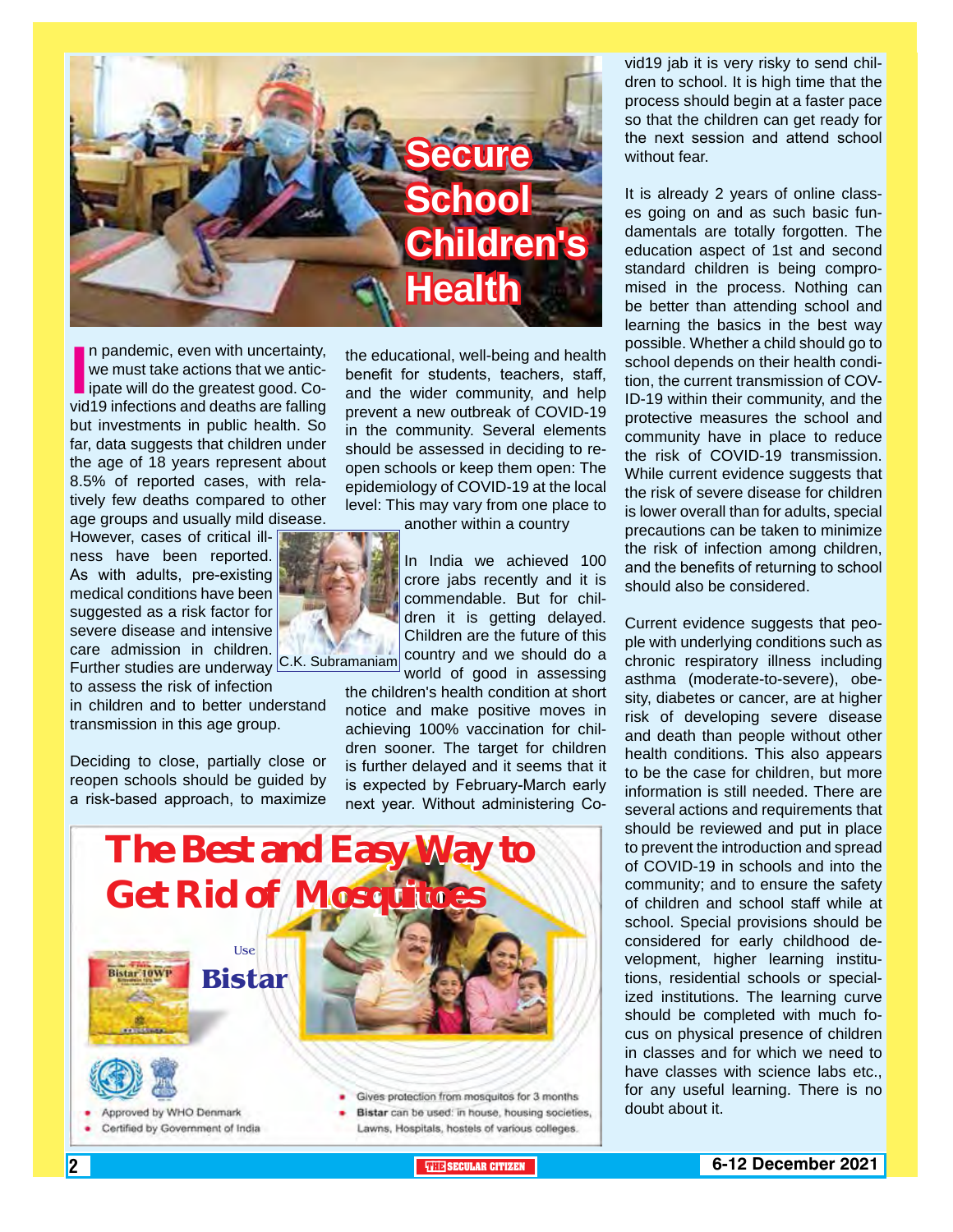| <b>THIE SECULAR CITIZEN</b><br>A NATIONAL FAMILY WEEKLY<br>Vol. 30 Issue No. 49 December 6-12, 2021 Rs.10/-<br>99, Perin Nariman Street, Fort, Mumbai - 400 001.<br>Mobile: +91 9820485389 / 9820473103<br>E-mail: secular@sezariworld.com / seculardivo@gmail.com<br>Website: www.sezariworld.com | <b>Advertisement. Tariff</b><br>Over all size 21.5 cms x 27cms ● Print area 18 cms x 25.5 cms<br>Full pg. back Colour (19 cms x 24 cms)<br>Rs. 18,000<br>Center spread colour(39 cms x 23.5 cms<br>18,000<br>Rs.<br>Full pg. inside Cover colour(18 cms x 24 cms)<br>12,000<br>Rs.<br>Full pg. inner colour (18 cms x 24 cms)<br>10,000<br>Rs.<br>Half pg. Colour (18 cms x 12 cms)<br>6,000<br>Rs.<br>Full page B/W (18 cms x 24 cms)<br>Rs.<br>Half page B/W (18 cms x 12 cms)<br>Rs. | 7,000<br>5,000 |
|----------------------------------------------------------------------------------------------------------------------------------------------------------------------------------------------------------------------------------------------------------------------------------------------------|-----------------------------------------------------------------------------------------------------------------------------------------------------------------------------------------------------------------------------------------------------------------------------------------------------------------------------------------------------------------------------------------------------------------------------------------------------------------------------------------|----------------|
| <b>Editor: LAWRENCE COELHO</b><br><b>Subscriptions Rate:</b><br><b>E-paper Edition</b><br>One year (anywhere in India) Rs. 500<br>sent anywhere in the<br>Two years (anywhere in India) Rs.1000<br>world (by email)                                                                                | <b>Small Size Ads B/W</b><br>12 x 12cms Rs. 2400 • 6 x 24cms Rs. 2400<br>$\bullet$ 6 x 12cms Rs. 1200<br>18 x 6cms Rs. 1800<br>6 x 6cms Rs. 700                                                                                                                                                                                                                                                                                                                                         |                |
| Five years (anywhere in India) Rs. 2000<br>One year<br>Rs. 600 or US \$15<br>One year (outside India) Rs. 3500                                                                                                                                                                                     | <b>Matrimonial Classifieds:</b><br>• Rs. 500 per insertion (for 35 words) (includes box no.)<br>• Rs. 3000 for 12 insertions. (1 year The Secular Citizen FREE)                                                                                                                                                                                                                                                                                                                         |                |
| Digital copy of <b>THE SECULAR CITIZEN</b> now available through WhatsApp / Email for subscribers<br>worldover. Send in your request to : $+91$ - 9820485389 or secular@sezariworld.com                                                                                                            |                                                                                                                                                                                                                                                                                                                                                                                                                                                                                         |                |

Our bank account details for Fund Transfer : Account Name: The Secular Citizen, Current Account No. 03552000006744, Bank: HDFC Bank, Branch : CST - Mumbai VT, ISFC code: HDFC0000355

(Contd.. from p. 1)

narratives authored by British and other European historians.

But it has always remained a wonder that even after decades of independence, successive governments have shunned any attempts to ameliorate the standards of education by moving away from the style instituted by the British and adopted a 'desi' version where the thrust would have been more on educating youngsters from the Indian perspective.

The Anglicization of Indians has been so thorough and complete that even after seven-odd decades the British in us has yet to set us free. But how right would it be to deny our children the knowledge that would make them 'pucca' Indians!

Beginning from the glorification of the Moghul dynasty to the advent of the East India Company and the subsequent suppression of native Indians, we are always taught that foreigners always invaded India and ruled it. Are we to believe that our nation has always lived in subjugation!

There is hence an urgent need to 'Indianize' not only our education system but also our mindset and the very way we think!

Great men and women, some known and an equal number of unknowns; some who died in glory while others embraced anonymity to their graves; it has been a long list of patriotic Indians who fought valiantly and gained freedom for the motherland, quite often at the cost of their lives.

Besides this there were leaders who were directing the freedom movement through daring acts of defiance and deliberations with the British rulers. With both sides either gaining or conceding advantages during the parleys, some politics would have inadvertently characterized the proceedings.

If it is however the 'conceding' element that is bringing them 'disrepute' from the modern generation, let us not forget that no matter how great the leaders, they too were humans and not above erring in their decisions.

Both the above mentioned 'classes' strived for the same cause and gained the country freedom from the yokes of slavery. Shouldn't that be enough to place them on the high-pedestal of eminence and revered through the ages!

But no, many have mastered this art of unnecessarily delving into the past and summarily dismissing the documented proof of the heroics of those whom they have decided to discredit and condemn into the depths of ignominy without understanding the facts.

It's time we decided to look straight ahead, at a future that could be as rosy as it was bleak during the colonial era. Contributing to the nationbuilding plans envisaged, it can be ensured that India takes up an effective role within the world community.

Instead of living in the past, the younger generation should be streamlining all its energy towards steering India onto the path of selfreliance - an Aatmanirbhar Bharat!

-l

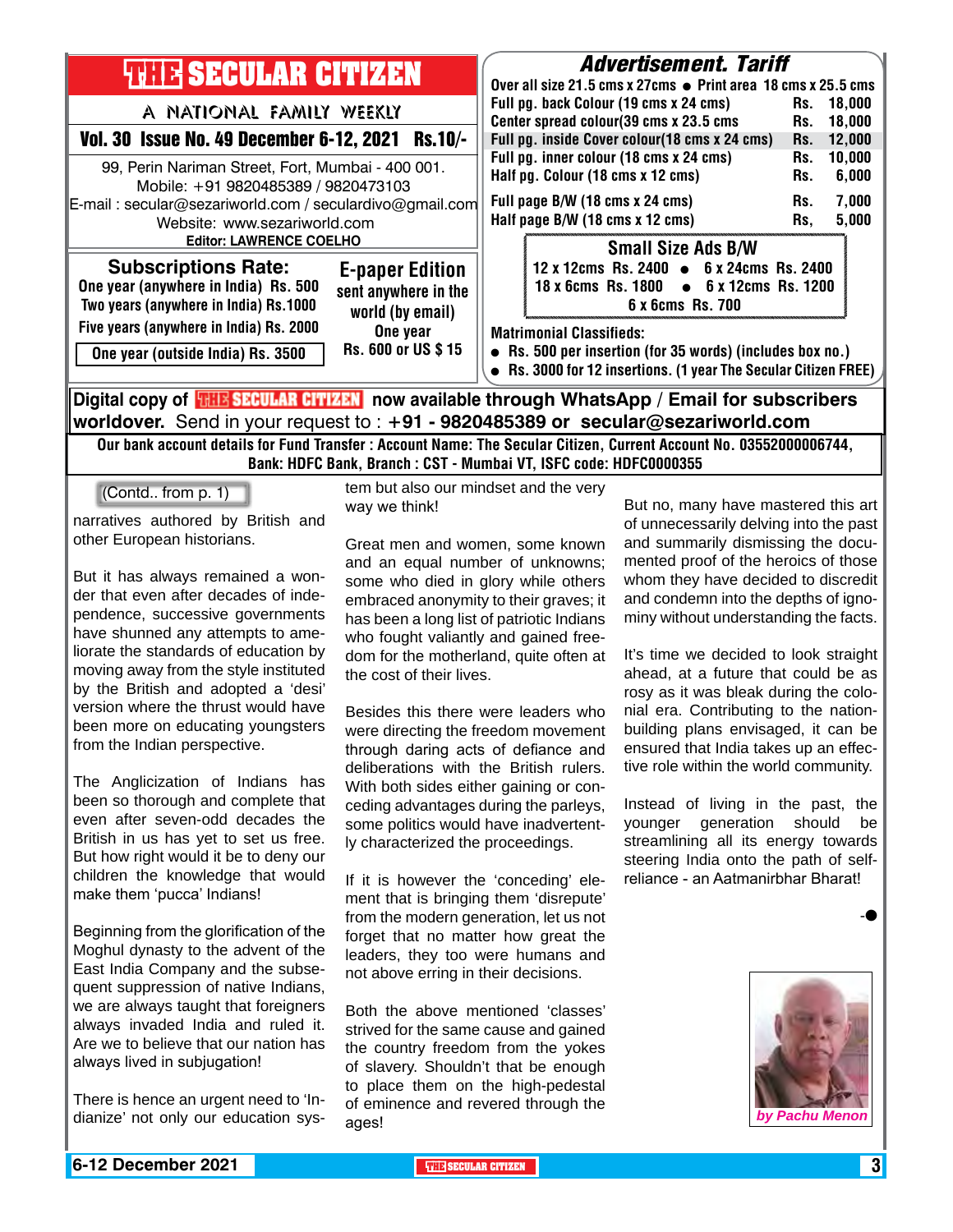## **Nature's Wonders Point to the Great Unknown**

The distant hills keep moving towards the Great Unknown, The great ocean rolls on to meet the vast blue sky, The clouds above sail thro' the mighty vaults of space, The brown earth stretches forth to reach the Elysian Fields.

The darkness of night descends upon weary Mother Earth, While a million stars peep thro'the firmament on high, Showers of light pour down from the radiant Realm above, Filling hearts that look up yonder, with much hope and joy.

Far, far away, from the bustle of this life, Way beyond the curtain of the starry sky, There's an Abode -- everserene, calm and still, Where the simple and the humble will find eternal peace.

Miles and miles of desert sand never seem to end, Stretching thro' a lonely, dry and lifeless wilderness, Leading to that Great Oasis, balmy, cool and green, Haven for the folks who'll only rest,when life's goal's attained.

The lush green forests and verdant grasslands, Spread o'er hills and valleys and glorious plains, Lead toan Eden full of flowers – ever fragrant, ever fresh, Where true servants of the people find eternal bliss.

Dancing streams and roaring rivers surging ever forward, Along their scenic paths to the mighty ocean waters. Give life to every kind, of fish, and bird and beast, And humans ever restless till they meet the Great Unknown.

> *—Joseph M. Dias, S.J. Snehasadan, Mumbai.*

### **Rev. Dr John Baptist Saldanha as the New PRO for the diocese of Mangalore**

Mangaluru, Nov 22: Most Rev. Dr Peter Paul Saldanha, Bishop of Mangalore has appointed Rev. Dr John Baptist Saldanha as the new Public Relations Officer (PRO) for the diocese of Mangalore for a period of three years. He will assume office today, November 22, 2021



and will work along with Roy Castelino, the Lay PRO appointed last year.

He succeeds Fr Vijay Victor Lobo, procurator, diocese of Mangalore who was holding this office so far. Currently, Fr J B Saldanha serves as the Parish Priest of St Francis Xavier's Church, Bejai Church and Manager of the prestigious Lourdes Central School, Bejai. In addition, Fr J B Saldanha has been also appointed as the diocesan spiritual director of Catholic Sabha with effect from November 15. This office was lying vacant due to the sudden demise of Fr Mathew Vas.

Fr J B Saldanha has earlier served as the Professor and Head of Chair in Christianity, Mangalore University. He holds a Ph.D. from the Catholic University of Leuven, Belgium, and MA in Sociology (Osmania University), MA in Applied Ethics (Leuven University, Belgium), MA in Religious Studies (Leuven University, Belgium), diploma in Depth Counselling and Diploma in Developmental Journalism. He has authored several books and religious articles. RONIDA

## **Royal Christian Family**

## **Try our 'Gold Super Success' service**

**Register at Royal Christian Family and opt for 'Gold Super Success' service.**

**Leave your worries of finding Good Proposals to us. We take the responsibility. Our 'Gold Super Success' service works for the best result.**

### *For more details contact : 9820485389*

#### **Royal Christian Family**

99, Perin Nariman Street, Fort, Mumbai 400001 Tel.: +91 9820485389 / 9820473103 Email: royalchristianfamily@gmail.com Website: https://www.royalchristianfamily.com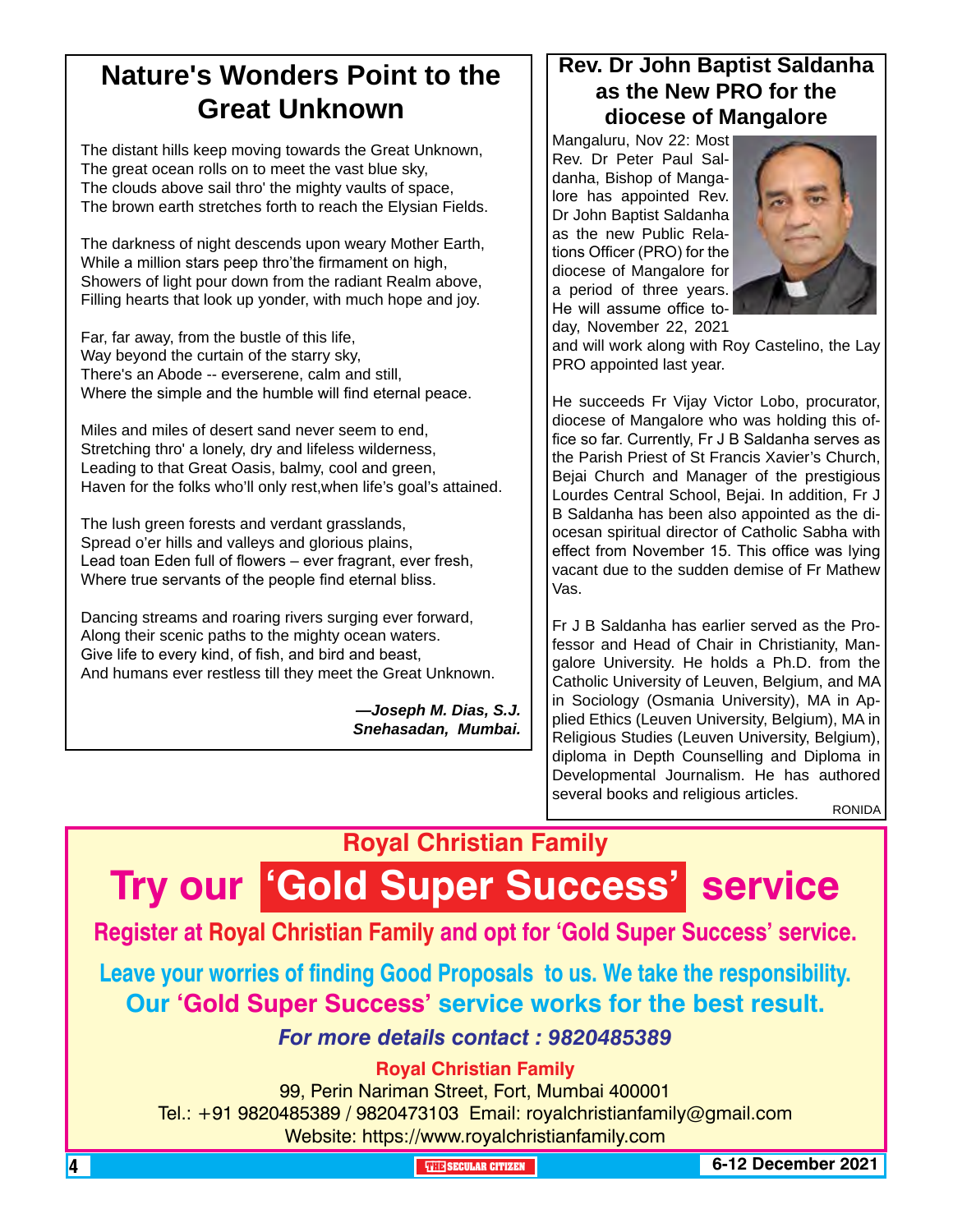

## **Make Hindi Mass compulsory for all Catholicsl**

The English language Mass celebrated in our local parish churches on Sundays, weekdays and on church feast days are very boring. No action songs are sung like retreat centres. At retreat centres, the Mass is celebrated for more than two hours with a lively homily and action songs unlike the Mass celebrated in our parish churches. The homily in our parish churches are very boring and no action songs are sung. Hindi Mass and Hindi action songs are more meaningful than the English Mass. Hence, English language Mass should be discontinued in all churches across India. Hindi is also our national language.

> *—Jubel D'Cruz, Dombivili, Mumbai*

### **Amalgamation of PMC bank**

 RBI's draft scheme for the amalgamation of the beleaguered Punjab Maharashtra Co-operative Bank (PMC) with the newly set up Unity Small Finance Bank(USFB) will undoubtedly bring some relief to the lakhs of PMC bank depositors whose hard earned life savings have been locked up and in jeopardy since September 23, 2019. It may be recalled that during this period several depositors have undergone mental trauma and a harrowing time struggling to make ends meet with the measly Rs 1 lakh permitted as maximum withdrawal amount by the RBI. While many have died for

want of money to meet their medical expenses, a few others have ended their life in desperation. And now with the new RBI draft that proposes to pay depositors their money in stages and their full amount only after 10 years , I wonder how many of the senior citizens in particular will live to see the light of day and enjoy their hard earned life savings. An amendment of the draft scheme is therefore necessary to make it more meaningful and beneficial.

> *— A. F. Nazareth, Alto Porvorim, Goa*

### **Withdrawal of Farm Laws**

The three contentious Farm Laws are being withdrawn in parliament, after all. After having repeatedly stated by several ruling party leaders that the farm laws would not be withdrawn, come what may, the government seems to have finally blinked. The prime minister himself made the announcement for withdrawal of the three laws.

So, why are the laws begin withdrawn? Is it the upcoming elections in several states including U.P. that prompted them to initiate withdrawal of the Laws? Inspite of the government insistence that the laws were meant to protect the interests of the farmers, why this climb down? The farmers on their part must be complemented for the grit and determination displayed in their protests. They endured the hostile weather conditions, heat & rains and did not budge. It is said that, once the farmer takes the plough, there is no way he can turn back; he would return only after the job is complete. They seem to have done just that when they left their

homes a year back and set out for the agitation on the road to the Delhi borders.

What are the lessons to be learnt from this episode? Well, the most important thing is not to underestimate the power of the people, not to take them for granted. Going forward, while formulating Laws in future, the authorities need to take into confidence those likely to be affected. And this is true, not just in the case of framing laws but the several infrastructure projects which are undertaken only to get stalled on account of protests by those affected by these projects. You cannot bulldoze your though all the time. And it has been proved on several occasions where the might of the citizens has prevailed. Consensus is the key, not the brute majority in parliament.

> *—Melville X. D'Souza Orlem, Malad West Mumbai*

### **The soaring price of tomatoes**

The price of tomatoes has risen to more than Rs 100 a kilo in several states of India, including Maharashtra and has become even costlier than apples.

 Torrential rains in Karnataka and other parts of the country have spoiled the crops very badly, raising the prices of tomatoes and other vegetables to over Rs 100 a kilo. This is posing a financial burden on both farmers and consumers. Very soon, the common man will have to cook food without using tomatoes.

 Tomatoes are the major dietary source of the antioxidant lycopene, which has been linked to many health benefits, including reduced risk of heart disease and cancer. They are also a great source of vitamin C, potassium, folate and vitamin K.

> *—Jubel D'Cruz, Dombivili, Mumbai*

**6-12 December 2021 The Contract of the SECULAR CITIZEN THE** SECULAR CITIZEN **1**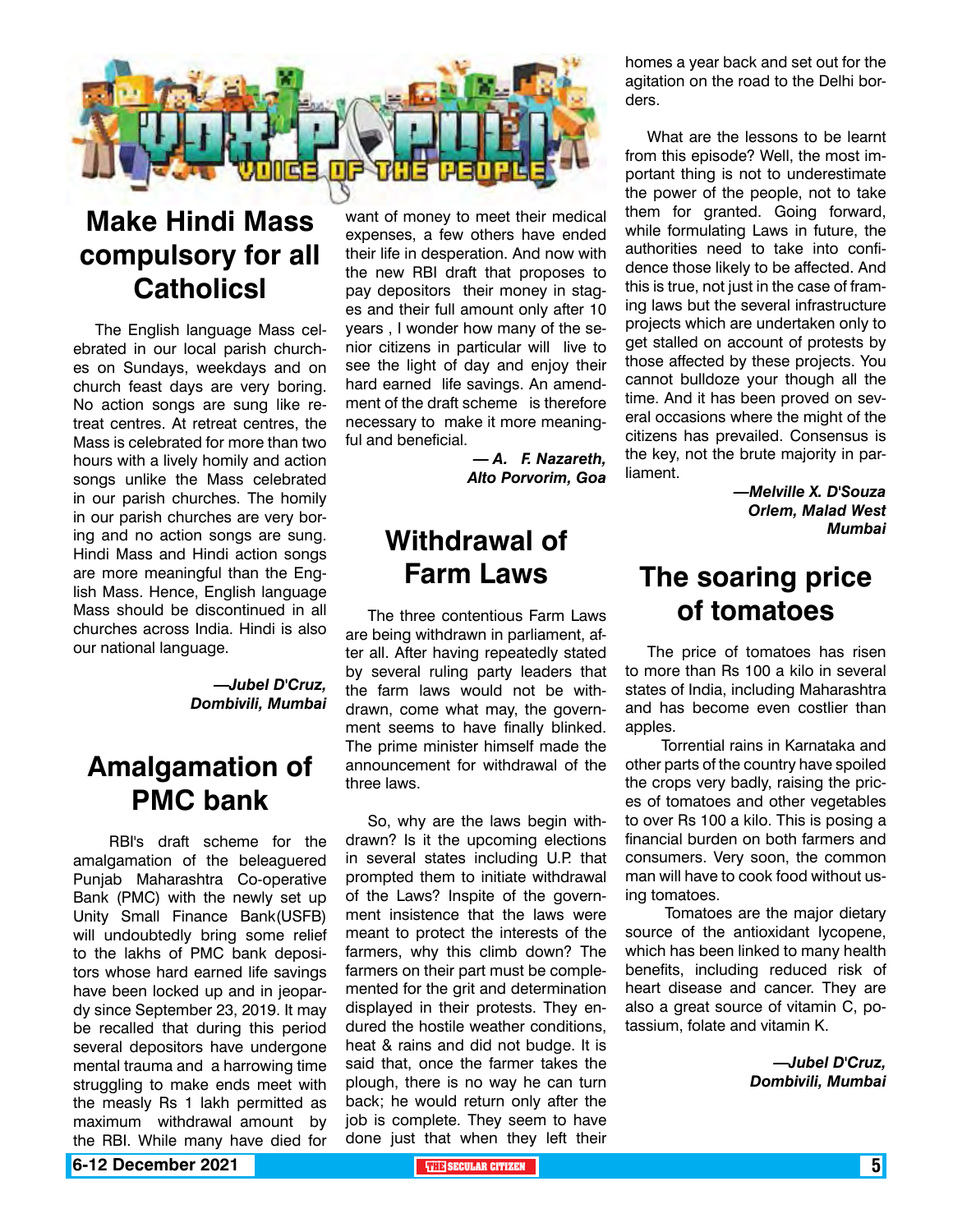# **Some Things Never Change**

#### **by Don Aguiar.**

During the depths of the Great Depression in 1932 an Ohio lawyer named Benjamin Roth wrote in his diary:

*People think if more money were printed business would be better. This is a false and vicious theory … I am personally very much concerned with the question of inflation and it seems to me there is a grave possibility it will come unless the government at once balances its budget. With an election coming this seems out of the question.*

*A few months later, he wrote: There is also considerable discussion about the new science of "technography" which holds that new machinery has replaced many men in industry who will never find a job again.*

When I first read those a decade ago I couldn't believe how similar they were to what people said after the 2008 recession and the 2019-2020 pandemic. Now they're relevant again today. You can copy and paste those paragraphs into any current newspaper and they'd fit right in. Some things never change.

Emperor Ashoka, in one of his Rock

#### **FRITE SECULAR CITIZEN**

News items, Articles, Stories, Opinions, interviews, Poems, etc. may be sent in -

on WhatsApp: +91 9820485389

Via Email: secular@sezariworld.com news@sezariworld.com seculardivo@gmail.com

by Post **The Secular Citizen** 99, Perin Nariman Street, 1st Floor, Fort, Mumbai 400001

Edicts said, "One should not honour only one's own religion and condemn other religions. Instead, one should honour other religions for various reasons. By so doing one helps one's own religion to grow and also renders service to the religions of others. In acting otherwise one digs the grave of one's own religion and harms other religions as well. Someone who honours his own religion and condemns other religions may do so out of devotion to his religion, thinking, "I will glorify my religion'; but his actions injure his own religion more gravely. Concord is good. Let all listen and be willing to listen to the doctrines professed by others."

If the protestant pastors in India could understand the above that we may profess Christ by our actions of love and not accusing the other religions especially Hindus that they are worshipping the devil. Jesus is the only God….. If you don't worship Jesus you will go to hell..... Salvation is only through Jesus….. And invite problems, about 80 percent attacks on Christians could be avoided. They preach like this to others. If they can stop this and share love, practically, the attacks on Christians may reduce to the minimum. They even call Catholics as idol worshippers and not faithful people to God. Why are more than eighty percent attacks on protestant pastors? Alas, there is no difference for them between criticising other religions and criticising other denominations or Rites. Some things never change.

Anthropologist Franz Boas says, "Every culture has its own genius and should be judged in its own terms."

Sure, but every culture and era also share universal characteristics that repeat again and again. The same attitudes, the same flaws, the same stories that show up all over the place.

They're reflections of how people's heads work no matter where they live or when they were born.

Those common behaviours are what I find the most interesting from history because they're not just trivia – you can be nearly assured that they'll eventually impact your own life.

Social sciences get a bad rap because so many insights are hard or impossible to reproduce. I think the only solution is paying special attention to the few behaviours that have repeated themselves throughout history.

One that sticks out: *No one knows how they'll respond to risk and setback until they're in the moment of terror.*

Varlam Shalamov was a poet who spent 15 years imprisoned in the Gulag. He once wrote how quickly normal people can crack under stress and uncertainty. Take a good, honest, loving person and strip them of basic necessities and you'll soon get an unrecognizable monster who'll do anything to survive. Under high stress, "A man becomes a beast in three weeks".

That, he said, is why history is full of so many unspeakable acts. It doesn't take much stress for people to abandon their beliefs and say, "Fine, let's go this other way now." So you never know what people are capable of believing or doing until they're backed in a corner.

The stakes are lower and outcomes far different, but a similar thing happens when people find themselves trapped in economic stress and uncertainty. There's a long history of countries embracing policies they would have found unthinkable until they're hit with an economic shock, when fringe ideas are quickly embraced.

(Contd.. on p. 7)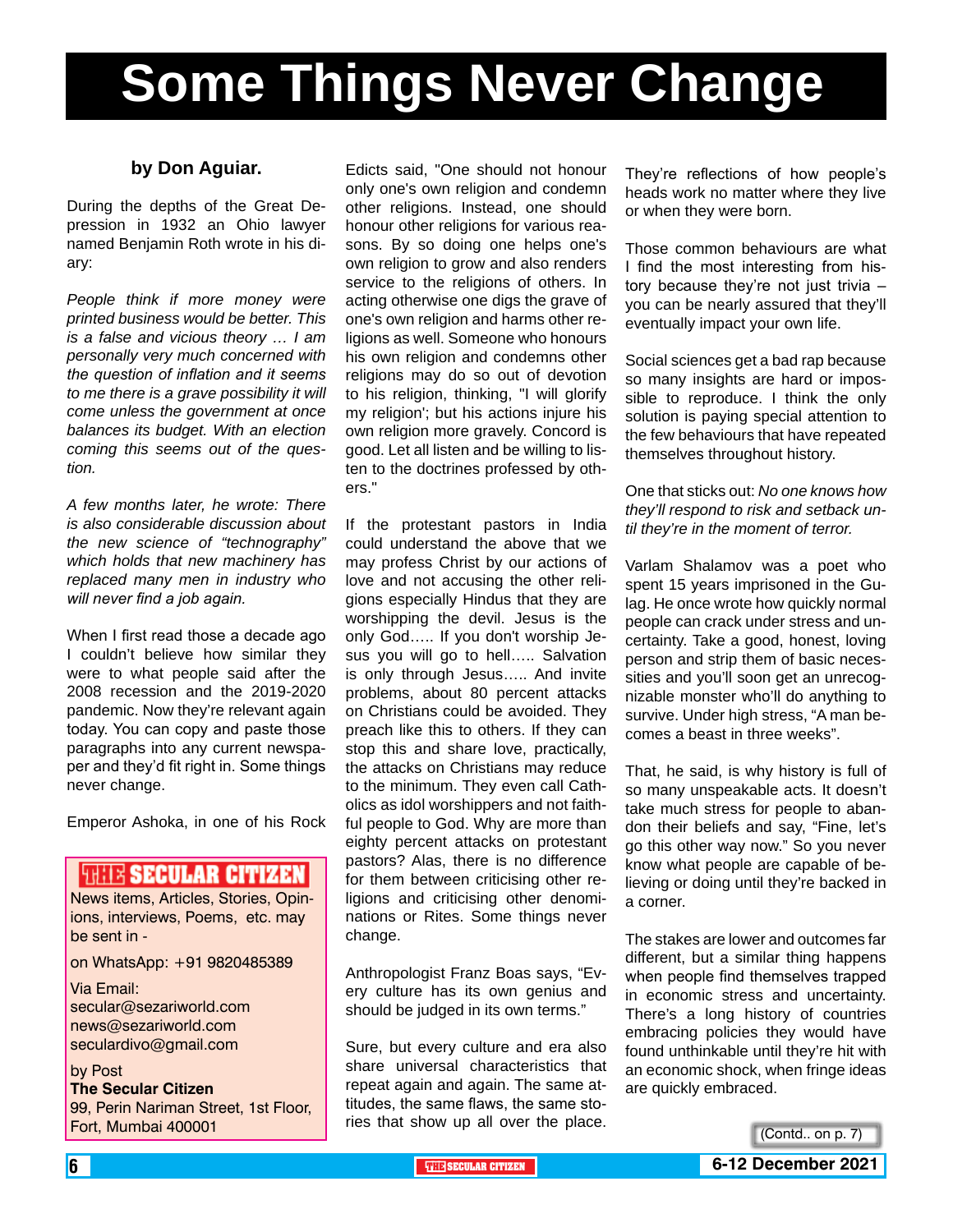Low taxes were the most popular economic platform before the 2014s, and anyone suggesting a hike was pushed aside. Then everything broke with the election of the NDA Government. In 2018 Prime Minister Modi said: "I do not think that the economy is spiralling downwards nor is secularism and democratic values being deprived to any Indian citizen." He was re-elected in a landslide the next year.

Same with the NDA assured revolution for economic upliftment. Almost 80% of Indians had high trust in the government in 2014. Then the 2019s happened.

*After years of high inflation with high unemployment, gas shortages, chaos in liberal cities, and epic government corruption, communalism, and incompetence, by 2020 a large audience of Indians was ready to listen when the opposition parties blamed the country's decline on business regulations and other government interventions in the market.*

Same with the three farm laws introduced quickly through ordinance. The farmers protest erupted in November 2020 following the government's announcement to promulgate the three controversial farm laws. For almost a year the government used its entire might of the state power to make the farmers prostrate on their knees. The government remained firm not to budge an inch come what may, but equally the farmers stood their ground. It was such a big topic in the early 2021s, even among the opposition parties. In the end, the government relented when it got convinced that it's likely to be guillotined at the altar of democracy in the coming hustings at Uttar Pradesh and Punjab.

The spiking of the farm laws is not the first incidence of going back foot: Modi has done this three times before reverting its decision under popular pressure.

First it was compelled to freeze the Land Acquisition and Resettlement

(Second Amendment) Bill, 2015 that aimed to dilute the 2013 law which replaced 1894 colonial law, because of the protest by the farmers and common people.  $[Contd. from p. 6]$   $[Contd. from p. 6]$   $[Contd. In the image]$  (Second Amendment) Bill, 2015 that drawn FRDI bill in the guise of the

> Second, the government was forced to stop the implementation of the biometric National Population Register (NPR) part of the UID/Aadhar Number project under the Citizenship Act because of massive protest across the country.

> Third, the government withdrew the Financial Resolution and Deposit Insurance (FRDI) Bill, 2017 due to a movement led by the All India Bank Employees Association (AIBEA), All India Bank Officers Confederation (AI-BOC), and Bank Employees Federation of India (BEFI).

> The withdrawal of the FRDI Bill from the Lok Sabha gave a huge sigh of relief to bank depositors and account holders because their deposits will no longer be used to bail out failing institutions as was proposed.

> However, the government with its scorpion mentality has been trying since 2019 to reintroduce the with-

Financial Sector Development and Regulation (Resolution) Bill (FSDR). This bill has so far not been passed by the parliament but after repealing the farm laws, it remains to be seen will the government try to get it passed or eat its humble pie.

Time and again we see that preferences are fickle, and views that a big chunk of society would have thought unthinkable can be quickly embraced when the policies/economy changes direction. So we really have no idea what policies we'll be pushing for in, say, five or ten years. Hard times make people do and think things they'd never imagine when things are calm.

Your personal views fall for the same trap. In investing, saying "I will be greedy when others are fearful" is easier said than done, because people underestimate how much their views and goals can change when markets break.

You never know what the Indian public is going to do, but you know that they will do it all at once. Some things never change.

## **For all your Printing needs under one roof**

**Books, Folders, Magazines, Office stationary, Leaflets, Handouts, Reports, Cards, Presentations, Religious readings, Designing, Ad designs, Packaging boxes, Cartoons, Exhibition displays, Product Marketing promotional innovations.**

> *Contact:* **The Secular Citizen Tel.: 9820485389**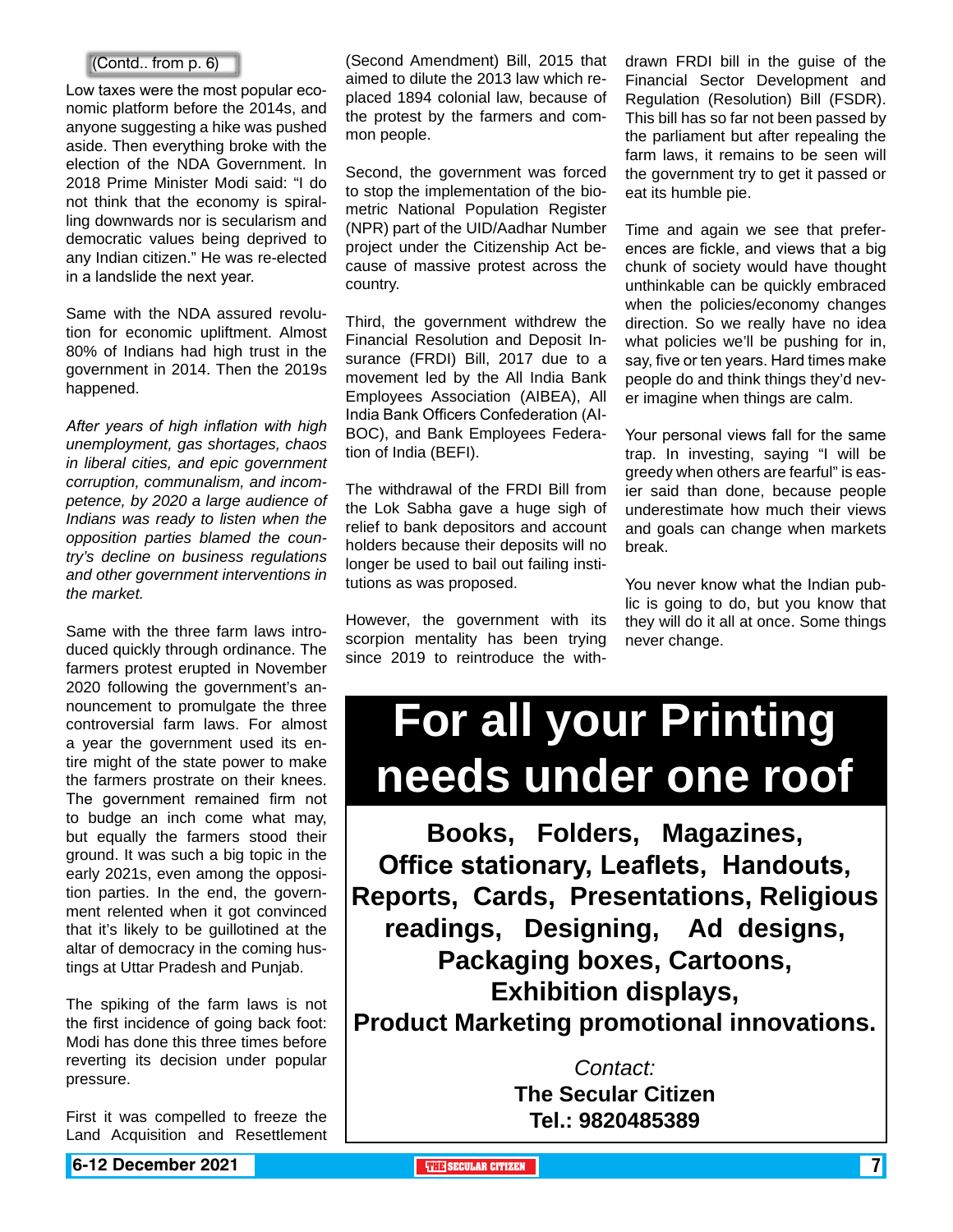## **' The strawberry / pink / golden/ leucistic leopard**

#### *By Peter Castellino*

.

**For the very first time in India's**<br> **Fali district in the Ranakpur<br>
region in the Aarvalli hills and Rajsa**history people in Rajasthan's Pali district in the Ranakpur mand district 's Kumbhalgarh areas spotted a rare pink leopard which was confirmed by officials and the DCF Fateh Singh Rathore said it was only recently caught on camera which experts say is due to a genetic condition but people in Ranakpur had spotted the pink leopard several times earlier but only recently was the strawberrycoloured coat leopard photographed in the region and retired India Forest Officer Sunayan Sharma said the leopard was a mature female with a cub and pink colour is an example of a rare mutation he has not come across.

Mr Fateh Singh the deputy conservator of forests said that the colour is due to a skin mutation and scientist Dr Y V Jhala of Wildlife Institute of India said that the leopard had a light coat colour and a natural variation but was not an albino.

Anil Rodgers of the Wildlife Crime Control Bureau said this was India's first strawberry / leucistic leopard and that the wildlife department should step up monitoring of this animal as there was a threat from poachers and photographers who might disturb its habitat.

Zoologists say that the strawberry leopard is a variant of cats due its body and photographer Hitesh Motwani photographed the leopard after a four-day search and said it five to six years old.

Last month Pune's forest department officials launched an investigation after receiving reports of leopard sightings in the city's Mohammad wadi area and the department said that they have received the reports along with security camera footage from residents of two housing societies of

#### the area.

A leopard cannot change its spots but it can change its colour and African leopards have tawny coats with black spots but conservationists said that a male leopard with a strawberry coloured coat was seen in South Africa's Madikwe Game Reserve in April 14 , 2012 and tourists in the reserve sometimes see the unusual animal and recently photographer and safari guide Deon De Villiers sent a photograph to experts at Panthera- a US based wildcat conservation group to ask them about the leopard's odd colouration whose President Luke Hunter suspects that the leopard has erythrism - a little -understood genetic condition that causes either an overproduction of red pigments or an underproduction of dark pigments and Hunter whose group collaborates with National Geographic's Big Cats Initiative ie the Society which owns National Geographic News says it is really rare and he does not know about a credible example in leopards and is surprising that the leopard was not photographed earlier since it is used to vehicles.

Hunter noted that erythrism is very unusual in carnivores appearing mostly in raccoons, Eurasian badgers and coyotes and thereare some spotted leopard skins and melanistic specimens ie black panthers in museums with red undertones caused by fading.

Melanism is an unusual development of black or nearly black colour in an animal's skin fur or plumage and the strawberry leopard is healthy and suffers no ill consequences from its pinkish hue according to Hunter and the leopard's coat provides it some camouflage- since leopards rely on their spotted fur to sneak up on prey and ambush them from as close as 13 feet/ 4 meters away.

On August 20 , 2019 a couple captured stunning images on a motion sensitive camera set up by Alan Watson , 45 and his wife Lynsey 41 at the

Thaba Tholo Wilderness Reserve in late July with the camera pinned on a tree near a dead giraffe killled in an intense thunderstorm as per the UK based outlet SWNS to capture images of scavengers coming for their next meal but instead got the first pictures of a rare strawberry leopard named for its red coat feasting/ eating a dead giraffe at a South African game reserve in the wild according to the Daily Mail.

Alan told SWNS they thought they would get photos of grass blades but shockingly captured the unusual creature on camera which is the rarest leopard colour in the world and hopefully will bring new people to the lodge according to Alan the Black Leopard Mountain Lodge owner in the reserve.

People come to see wildlife in the area and go away disappointed not seeing leopards since they are well camouflaged and incredibly elusive - even the ones going through the long grass cannot be seen and they do not want to be seen nobody can see them.

According to SWNS the strawberry leopard was first discovered in 2012 near Botswana's border and the cats are pink due to a recessive mutation called erythrism and the mutation is caused by a recessive gene similar to that which affects albino animals according to a 2013 National Geographic blog post where the mutation results with the animal overproducing red pigments or unerproducing dark pigments and in humans erythrism causes red hair and freckles according to the Huffington Post.

A pink grasshopper with the same mutation was recently spotted in an English garden.

Thus we see the importance of the strawberry / pink / golden / leucistic leopard which must be studiedholistically and more thoroughly in India in all aspects of its life and breeding behavior to fully understand it and find out unique aspects of it.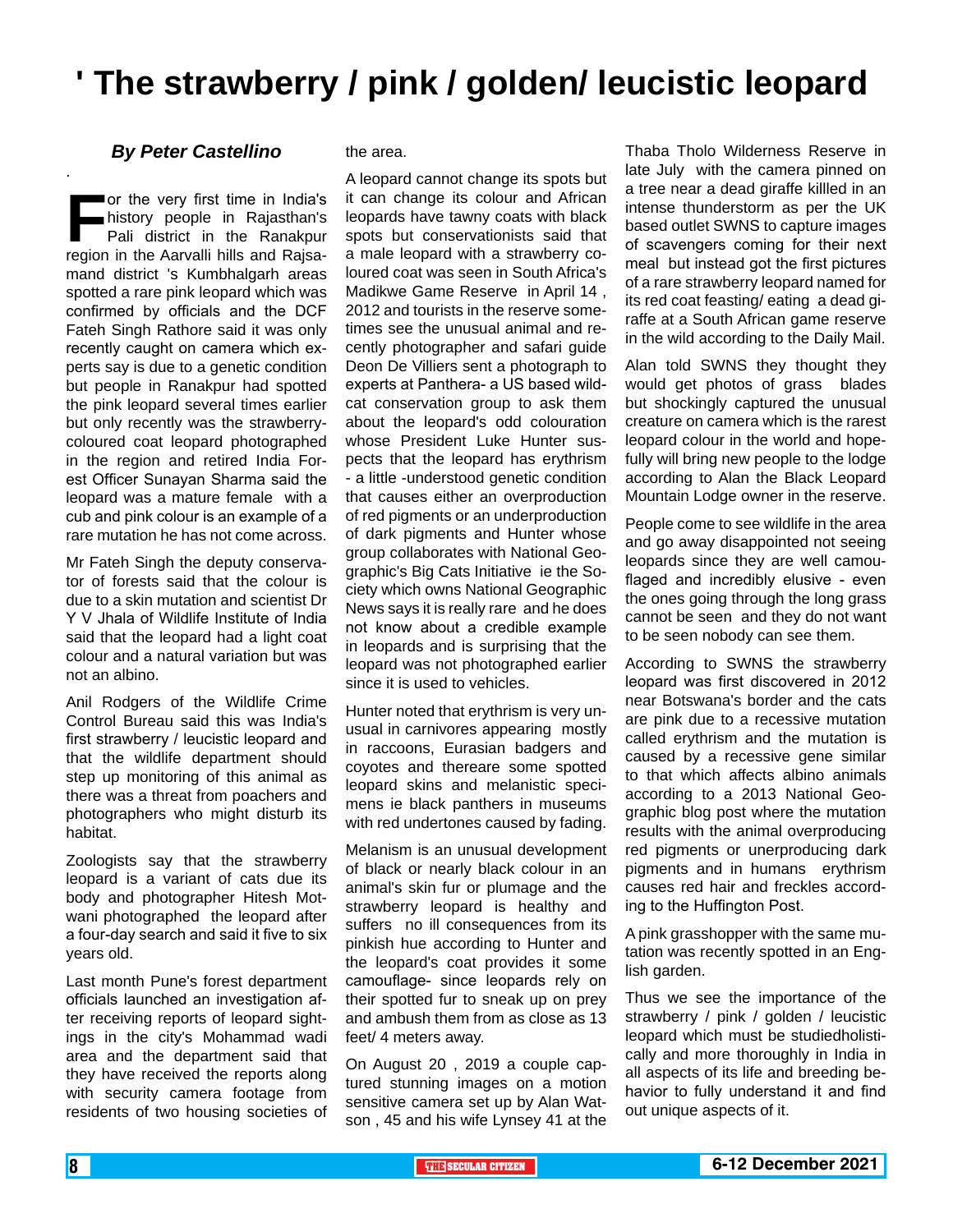

**U**buntu is an African word meaning 'humanity to others'. It emphasizes a bond among all humanity. It encompasses the social, ing 'humanity to others'. It emphasizes a bond among all political and cultural life of the individual. It is Jesus' gospel of love "Love one another as I have loved you.''

It is said that Nelson Mandela was influenced by the ubuntu philosophy. He believed that we are all united by the common thread of humanity. He won over people with gestures such as the introduction of his jailers as guests at his inauguration ceremony. He was indeed a great statesman and humanist.

There are cases galore where ubuntu is practiced, though those practicing it were unaware of this word. The Acts of the Apostles describes how early Christians stayed in a commune and shared everything in common. The Christians in *by Monica Fernandes* Rome sent a large sum of

money to their brethren in Corinth.

In India, the nuclear family is gradually replacing the large joint families. As with every social organization, the joint family had its drawbacks but at the same time, it provided a support system for the very young, the elderly and the sick. A child in a nuclear family, for instance, was left in the hands of a paid maid to take care of him while the parents went off to work whereas in a joint family, the child would have had doting grandparents to teach him and give him abundant love.

I once read this story where a bunch of kids were told that they should run a race and the one who came first would win all the sweets. To the surprise of the organizers, the kids joined hands

and happily ran to the finish point in order to equally share the sweets.

Atmavishwas in Verna, Goa is a workshop for mentally challenged young adults. There are strong bonds within the group. There was one incident when the entire group was to sing on the stage. Who doesn't want to be in the limelight? To the chagrin of the teachers of Atmavishwas, the youngsters started backing out because one girl got cold feet and absented herself from the venue. A delegation with some of her friends was sent to her house to persuade her to join the

> group on stage. It was only after she arrived that the group happily trooped onto the stage.

A heartwarming event took place at the recent Tokyo Olympics. BothMutaz-EssaBarshim of Qatar and GianmarcoTamberidespite

three attempts, could not clear the 2.39 meter bar. In the true spirit of sportsmanship, instead of having a 'jump off', Mutaz suggested that he and Gianmarco could share the gold medal. The rest is history.

The camaraderie and fellowship shared among our valiantjawans guarding our borders braving the icy winds and the biting cold is truly inspirational. Caste, creed, social status – all these are forgotten. United we stand, divided we fall.

We could follow the ubuntu principle in numerous ways. Rayna and Sunita were classmates. While Rayna excelled in English, she was weak in Maths. With Sunita it was just the reverse. Both the girls decided to study together. Rayna coached Sunita in English while Sunita helped Rayna to improve her Maths.

Sheila was part of a very tight group of girls from her school. Sheila's parents were going through a messy divorce. While her father paid for Sheila's school fees, he refused to provide them with food and would even raise his hand on them. Poor Sheila would land up at a friend's house in the evenings and say that she just wanted to taste the food whereas she was actually starving. Her friends had warned their parents to carry on the charade and pretend to believe Sheila. When Sheila claimed that her black eye was because she bumped into the fridge, they just told her to be more careful. Sheila's mother's family were a great support during the divorce proceedings. The story has a happy ending. After Sheila's parents divorced, her mother started working with the encouragement of her family. Today Sheila is a happy person.

The family is the building block of society and hence, the home is the ideal place for the ubuntu principle. The younger generation could help their parents in chores and teach them how to operate various apps. The family could pray,play games such as scrabble and watch TV programs together. The family meal on the dining table together is a good place to foster closer bonds between grandparents, parents and children.

Society could be likened to the human body. Each organ has a role to play. If there is a malfunction in one part of the body, say one has a massive headache, the entire body suffers. So too, it's not altruism but to our own self interest to co-operate with one another.This humanistic approach may appear idealistic in a world increasingly dominated by cut throat competition and individualism. But it is a way of life needed during these times.

I conclude with the words of a hymn which are so relevant today : ''The world stands in need of liberation, my Lord, It still has to learn to love.''

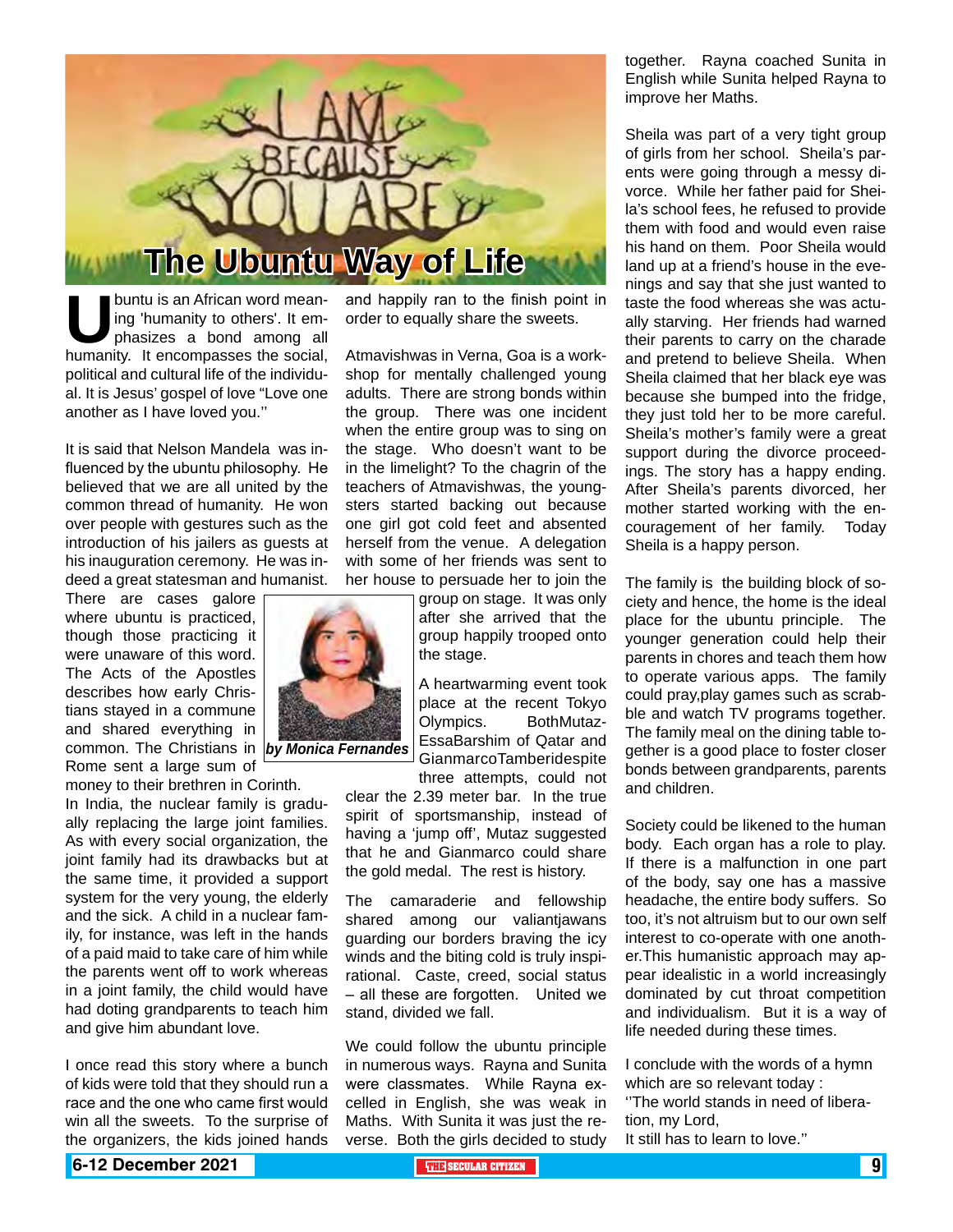eing the only child, I was the<br>apple of my parents' eyes.<br>Everything they did revolve<br>around me and my happiness. Beapple of my parents' eyes. Everything they did revolve around me and my happiness. Being a daughter, as the rule goes, I was always a daddy's girl. Though I loved both of them equally yet somewhere dad always had a special place. Like in all the houses dad was the softer one and mom the tougher one. Mom's scolding would not affect me so much but one stare from dad was enough to make me cry. I lived a beautiful childhood with lot of care and support from my parents.

If this was one side of the story the other part was the relationship which my parents shared. They were and still are the couple I look up to as my role model. Dad always helped Mom even before her asking since she also works. He made it a point to make all things easy for her so that she needn't had to struggle for anything. My mom on the other hand managed the work and house perfectly never complaining.

Our relatives and friends always envied my mom and often called her fragile because she did not know how to manage the worldly affairs, her world sort of revolved around her work and family. They used to always

talk about her dependency on dad and what she would do without him. Though I never felt she was weak but very often I wondered how she would manage if any situation would occur and my dad wouldn't be around to help her.

After almost two-and-a-half years of my marriage I conceived and this was a great joy to my parents, they had cherished this dream from long and were all happy and waiting for the arrival of their little grandchild. All went on smoothly; my mom had begun her preparations collecting little clothes for baby, arranging for a caretaker etc.



When everything looked smooth and bright that's when on a fateful morning, I began experiencing severe stomach pain and back ache. I was in unbearable pain and trauma and I was rushed to the hospital and made to lie there still. Everything was normal - I had completed 3 months 20 days, I had built dreams and had painted my life hoping for the arrival of the little one.

I remember lying in the bed and screaming out of pain and I could

see just one face all the time next to me holding my hands and that was my mother. She stood there as I cried and screamed in pain and despair, she stood there when I began bleeding, she stood there when the doctors failed to de-

> tect baby's heart beat and she stood there when doctor told me my baby was dead and it had to be pulled out. She stood there strong without showing her grief. When I blamed myself and wondered why, she held me tight and told me that it was okay and everything would be fine.

I knew it was not fine for her, I knew how much she wanted to hold my little one in her hands. Yet she did not let a tear drop from her eyes just to assure that I wouldn't feel bad. I knew my husband and my dad standing outside were crying. They couldn't come inside and look into my eyes; they had lost their strength and were sitting quiet. But my mom whom the entire world termed as weak and fragile stood with me continuously. I struggled for 5 hours to put my baby outside and she stood by her daughter those 5 hours supporting her. Even after I was discharged and bought home never did, she cry, never did she blame the doctor nor the almighty, she just took care of me and again managed her work, my house and saw that I was safe and secure.

This incident was an eye opener for me, though I had lost my child the mother in me was crying but the

daughter in me recognized the value of my mother. I realized her strength, patience and her immense ability. She was going through a storm yet she remained calm and handled me, my dad and my husband. I am sure she would have gone out and wept loudly but she saw to that every time she faced me, she was calm and showed no remorse. My dad and my husband had gone blank not knowing what to do. But the so-called weak woman stood beside me like a pillar and handled everything smoothly.

That day I acknowledged the strength and grit of my mom, she was a lady of substance. I always loved her but from that day my respect for her had taken a new dimension. She is the kind of woman I want to be. She is not the lady who roams around with branded phones and speaks fluent English. She does not attend parties and she is not a member of ladies' club. But I realized she was a lady with class and dignity. She was a perfect mother and her love for her child was priceless. Even today when the entire world asks me again when I plan for a kid she never ever forces me and asks me to recover completely, not just physically but also emotionally, exhibiting the selfless attitude of her love.

It is said God does everything for the good of His people, even though losing my kid was devastating it taught me so many things. It made me stronger, it made me understand the worth of people around me and above all the real essence of being a mother.

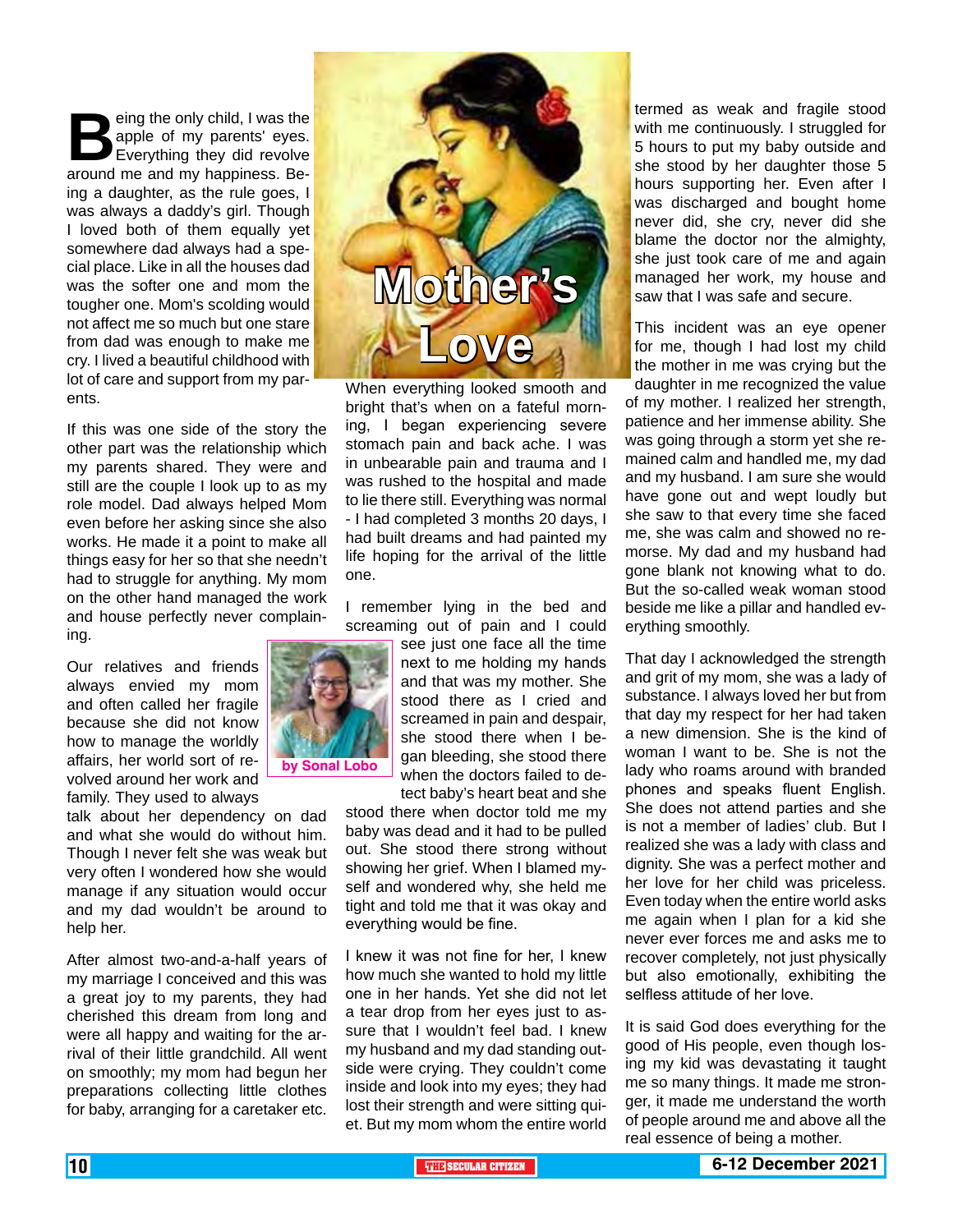## **Return To Holiness: Christ Is Coming**

#### **3RD Sunday in Advent**

Be not sanctimonious. It is wrong. Be genuine, provide honest, authentic thoughts to inspire and encourage family members, loved ones and neighbors, including the disbelievers among us. This is the precious Season of Advent, a time to share in the joy and happiness of the coming Christ. Let this moment be a call to faith  $-$  a call to legitimize evangelization.

John the Baptist spoke in holiness to his listeners and with authority to pave the way for the Messiah, through repentance and in changing the way

they lived. He told them not to cheat, or exploit, but honestly share their possessions with family and friends. (Lk.3:10-18).

At one point the Baptist said: "I baptize you with water, but **BY MELVYN BROWN** the common good of all.

someone is coming, who is more powerful than me, and I. am not fit to undo the strap of his sandals; he will baptize you with the Holy Spirit and fire."

Today's Gospel informs us of the Baptist's exhortation. John believed that in order to be fruitful we should do good and lead others to doing good, making the faithful assist the poor in their daily needs, and to give them advice.

Let us tap into the rich tapestry of the nativity; of charismatic men and women, sages and prophets who embody the love for Christian proselytizing. The prophet Isaiah said: "Shout and sing for joy, for great in your midst is the Holy One of Israel". Isaiah went on to say, "behold, God is my salvation, I will trust, and will not be afraid. For the Lord God is my strength and my song, and he has become my salvation". (Is.12:2-3).

Saint Paul, in his letter to the Philippians stated: "Rejoice in the Lord, always! I say it again: rejoice, and may everyone experience your gentle and understanding heart. The Lord is near…." (Phil.4:4-7).

Advent takes on an extra spiritual dimension when we prepare the way in prayer, meditation and the rituals we possess, in the values and traditions of the Church." Do this for the Lord God, who comes."

The apostle of Christ writes, that

Christ brought us the message of peace, love, justice and truth. Christmas is the ultimate celebration for mankind. God is with us. Our long wait is over. The journey of Faith will be harnessed for

Return to holiness, for the Word has become flesh and lives with us. St. John, the apostle, in his Gospel wrote: "And the Word was made flesh and dwelth among us; and we have seen his glory, the glory of the only Son of the Father: fullness of truth and loving kindness." (Jn.1:14).

A Well-intentioned priest once told me across a varnished coffee table: "We don't live in a vacuum, but in Christ Jesus. The occasion of Advent helps us over the years, each time, to prepare our spiritual lives to overcome mundane burdens darkened always by the vicissitudes of life."

Rejoice in the Lord. Share in the reflected understanding of his love and compassion, which Jesus Brings us this Third Sunday in Advent. Pave the way, for the Lord is coming !

### **INVITATION FOR JOURNEYING TOGETHER**

The Indian Catholic Forum, a collective of Catholics in India seeking the reform and renewal of the church, is organising a gathering of like minded persons on 5th/6th February 2022 in Bangalore, to reflect on the Synod 2021-23 called by Pope Francis. As per the Synod Guidelines such initiatives by lateral organizations are expected to submit a 10 page synthesis (not consensus) of their findings to the Vatican by 30th April 2022.

In the spirit of the Synod this gathering "Journeying Together – the Path Ahead" will be one of Sharing – Praying – Listening – Dialoguing – Recording and Synthesising. Hence there will be no Chief Guests, ceremonials or key note speakers. Jesus will be the Chief Guest and every participant will be a Guest of Honour.

For details of the programme and registration contact the undersigned at Mob 9415130822 email: noronha. kp@gmail.com or Sri Anil Piers, Organising Secretary at Bangalore, Mob 9980326064 email: anil.piers@ deejayfarm.com

> chhotebhai **CONVENOR** INDIAN CATHOLIC FORUM



**through WhatsApp / Email**

Subscribers in India and worldover can now get their Digital copy of **DIVO** Konkani Weekly by WhatsApp / email every week. Annual Subscription : Rs. 600 *Contact :* **+91 - 9820485389 or secular@sezariworld.com**

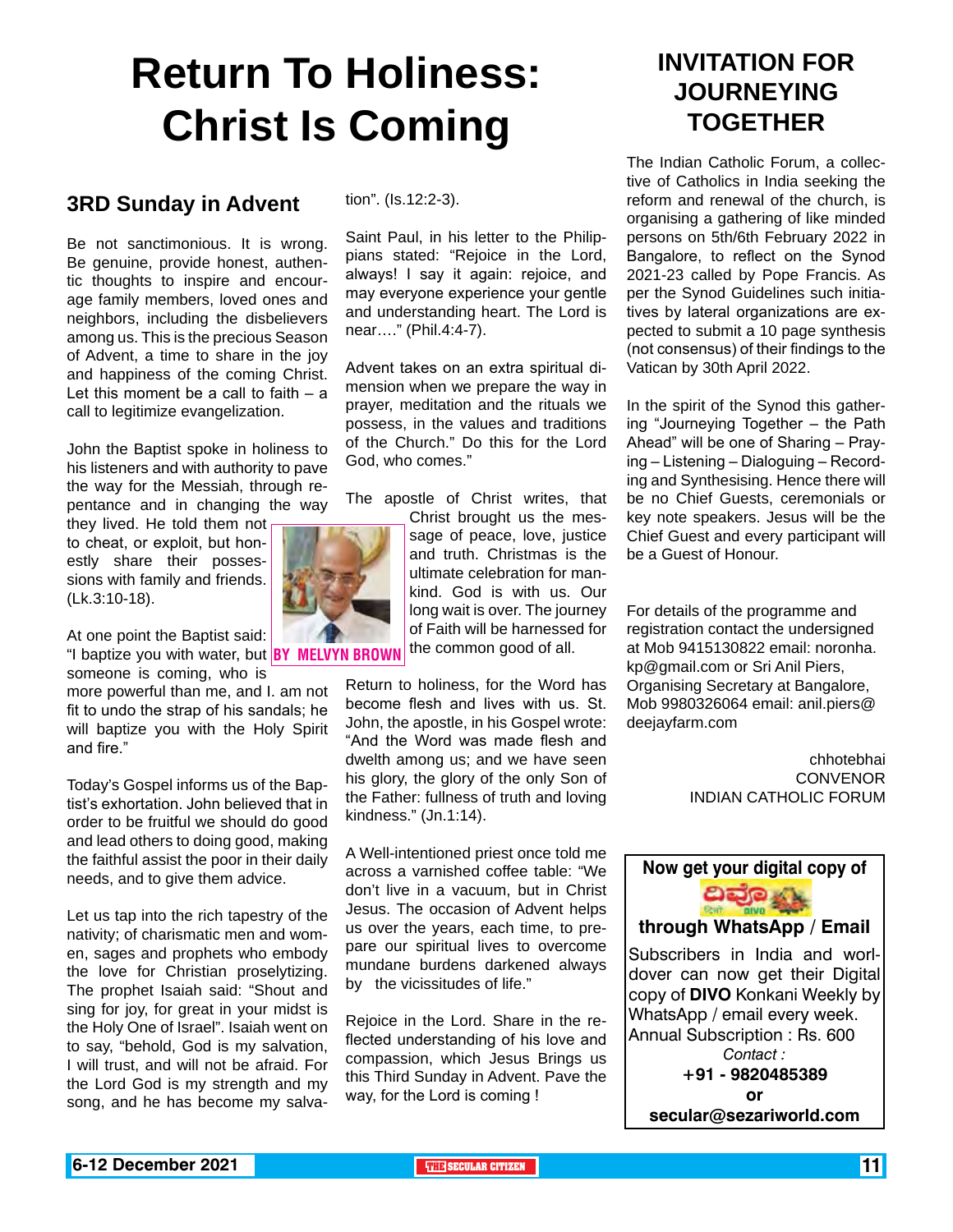#### **Doctor's advice**

Wife: Why do you wear your specs only when I come in.

Husband: The doctor has ordered me to wear my specs whenever I get an headache.

\*\*\*\*\*

#### **Sick and Silly PJ**

Teacher: How many letters are there totally in "A.B.C.D"? Student: 4 Teacher: I meant the complete set, not just "A.B.C.D" Student: 52 Teacher: What?! How? Student: Lower case 26 and Upper case 26.

#### \*\*\*\*\*

#### **The funny soup**

Customer in a hotel: Waiter, this soup tastes funny! Waiter: Oh!, the chef must have been

laughing when he prepared it sir. \*\*\*\*\*

#### **Knock Knock Max**

Knock knock! Who's there? Max. Max who? Max no difference to you, just open up and let me in! \*\*\*\*\*

#### **Lady next door**

Man1: Your kid just looks like you. Man2: Shhh, not so loud. That's the next door lady's kid. \*\*\*\*\*

#### **Man and his son joke**

Man 1: My son does not listen to anything that I say. Man 2: Is he so adamnant? Man 1: No, he is deaf. \*\*\*\*\*

#### **Two men in a bar**

Two men were chatting in a bar. One says "Where are you from?".

Second man replies "I come from somewhere where we do not end a sentence with a preposition".

"Alright" says the first man, "Where are you from idiot?" \*\*\*\*

**Months of the year** Teacher: What is the first month?



Student: January Teacher: What is the second month? Student: February Teacher: What is the tenth month? Student: Delivery \*\*\*\*

#### **Silly Amy**

Teacher: "Amy, what do you call the outside of a tree?" Student: "No idea miss" Teacher told angrily: "Bark, Amy". Amy: "Bow Wow Wow Miss" \*\*\*\*

#### **Thieves in the kitchen**

Wife to her husband: Wake up. Some thieves have broken into our house. I think they are now eating the food I made last night. Husband: Oh! Let's better call the ambulance then.

\*\*\*\*

#### **Stale**

An elderly married couple were walking in the park the other day and noticed a young man and woman sitting on a bench, kissing passionately.

The wife asked, "Why don't you do like that man?"

The husband replied, "I don't even know that woman!" \*\*\*\*

#### **Husband and Wife**

My wife always told me that if I wanted breakfast in bed, then I would have to sleep in the kitchen

Husband: Do you know that John who lives next door has two girlfriends unknown to wife. Wife: Who is the other one? \*\*\*\*

#### **Mother in law and the clock**

My wife complained the other day that our kitchen clock almost killed her mother.

It fell seconds after where she had been sitting. That darned clock always was slow.

#### **Doctor and Patient**

Doctor: Have you ever fainted before?

Patient: Yes, the last time you told me your fees.

\*\*\*\*

Wife: The doctor has come to see you.

Husband: Tell him that I am not feeling well and won't be able to see anyone.

Patient to his friend: The nurse in this hospital is really wonderful. She touched me and my fever got cured immediately.

Friend: Yeah, I could hear her touch your cheek in the next room. \*\*\*\*

#### **Funny Patients and Doctors**

Doctor to a rich man: Do you prefer a local anesthesia?

Rich man: I would rather prefer an imported one.

A woman went to the Doctor and said "When I looked in the mirror this morning, I saw my hair was frizzy, my skin wrinkly, my eyes bloodshot – what is wrong with me?".

The Doctor replied "Well the good news is that your eyesight is fine". \*\*\*\*

#### **LOL**

Man 1: After buying this new hearing aid, I am able to hear something two blocks away.

Man 2: Cool, how much did it cost? Man 1: The time is three past ten. \*\*\*\*

#### **The insult**

My brother is a terrible musician. The other day he asked my sister if she had heard his last recital. She replied: "I certainly hope so". \*\*\*\*

#### **Hilarious one or two line jokes**

Question: If you catch it, you will throw it away. If you don't catch it, you will keep it. What is it? Answer: Lice

Dad's writes on son's Facebook wall: "Dear Son, How are you? All are fine here. We miss you a lot. Please!! TURN OFF THE COMPUTER & COME DOWN FOR DINNER!!!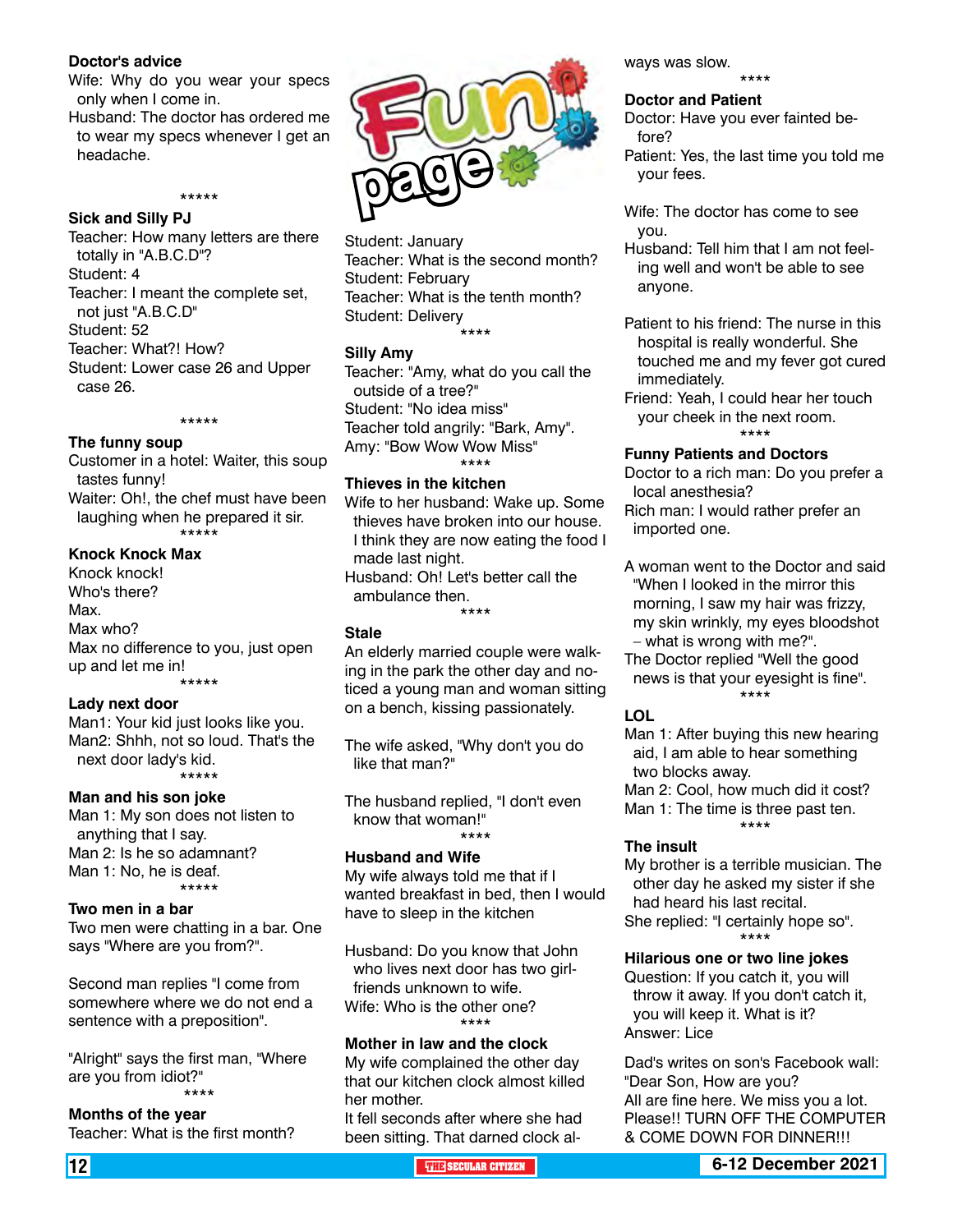## **Inviting Proposals for USA Settled Indian Christian Brides and Grooms**

#### **Grooms**

MU291119 - Age 34, Edn. MBA., PG. MU111311 - Age 33, Edn. BE (IT) MU121586 - Age 50, Edn. M. Eng. MU311596 - Age 43, Edn. B.Sc., MU221671 - Age 35, Edn. ME., M.Tech. MS MU231795 - Age 42, Edn. MBA, PG., MS MU111888 - Age 35, Edn. Masters )IT) MU412052 - Age 30, Edn. ME., M.Tech. MU222121 - Age 32, Edn. M.Phil., Neu.Sc. MU112144 - Age 34, Edn. BE., B.Tech., MU212208 - Age 41, Edn. BE., B.Tech., MU332212 - Age 31, Edn. BE., B.Tech., (IT) MU212277 - Age 30. Edn. M.Sc., Masters MU332283 - Age 33. Edn. BE., (IT) MU122288 - Age 32. Edn. Masters. BE., MU142503 - Age 40 Edn. M.Sc., MU122509 - Age 36. Edn. MD., MS., (IT) MU112929 - Age 35. Edn. M.Sc., MU112936 - Age 30. Edn. ME., M.Tech., MS

#### **Brides**

FU322205 - Age 30, Edn. M.Pharma.Mastrs FU112233 - Age 29, Edn. ME., M.Tech. FU232338 - Age 28, Edn. B.Sc., FU211009 - Age 32, Edn. BE., B.Tech. (IT) FU321130 - Age 36, Edn. MA., MBA. FU221208 - Age 32, Edn. M.Sc., Medical FU311427 - Age 35, Edn. MBA., PG., BE. FU221435 - Age 31, Edn. MD., MS. FU231576 - Age 29, Edn. Masters, MS., FU132065 - Age 29, Edn. M.Sc., FU332561 - Age 28, Edn. B.E., B.Tech., FU112658 - Age 27, Edn. M.Phil / Ph.D., FU122697 - Age 29, Edn. M.Sc., Computer FU142755 - Age 28, Edn. MD., MS., FU122970 - Age 29, Edn. ME., M.Tech., MS FU333045 - Age 26, Edn. Degree in Medical

Their profile, photos and contacts are available at Royal Christian Family

Those willing to settle in USA after marriage can contact : **Royal Christian Family, Tel.: +91 - 9820485389 / 9820473103**



#### **Ingredients:**

4 medium-sized potatoes (boiled and diced) 2 cups curd 2 tsp gram flour (chana atta) 1/2 tsp ginger, chopped finely 2 red chilllies (dry) Salt to taste

#### **For garnishing:**

1 tbsp coriander leaves, finely chopped

#### **Method:**

- 1. Soak and grind the red chillies with a little water to make a fine paste.
- 2. Take a bowl, mix the gram flour and 1 tsp of red chilli paste with the curd.
- 3. Strain the mixture through a stainer.
- 4 Heat oil in a pan.
- 5 Add chopped ginger and potatoes and fry for a minute.
- 6 Add the curd and atta mixture and let it boil.
- 7. Add salt according to taste
- 8. Garnish with chopped coriander
- leaves and serve hot. **by Jubel D'Cruz**



## **Good Proposals**

**Wide Choice of Christian Brides and Grooms available** *Contact:*

**Royal Christian Family 99, Perin Nariman Street, 1st Floor, Nr. GPO, Fort, Mumbai 400001.** 

**Tel.: +91-9820485389 / 9820473103** Email: **royalchristianfamily@gmail.com** Website: **www.royalchristianfamily.com**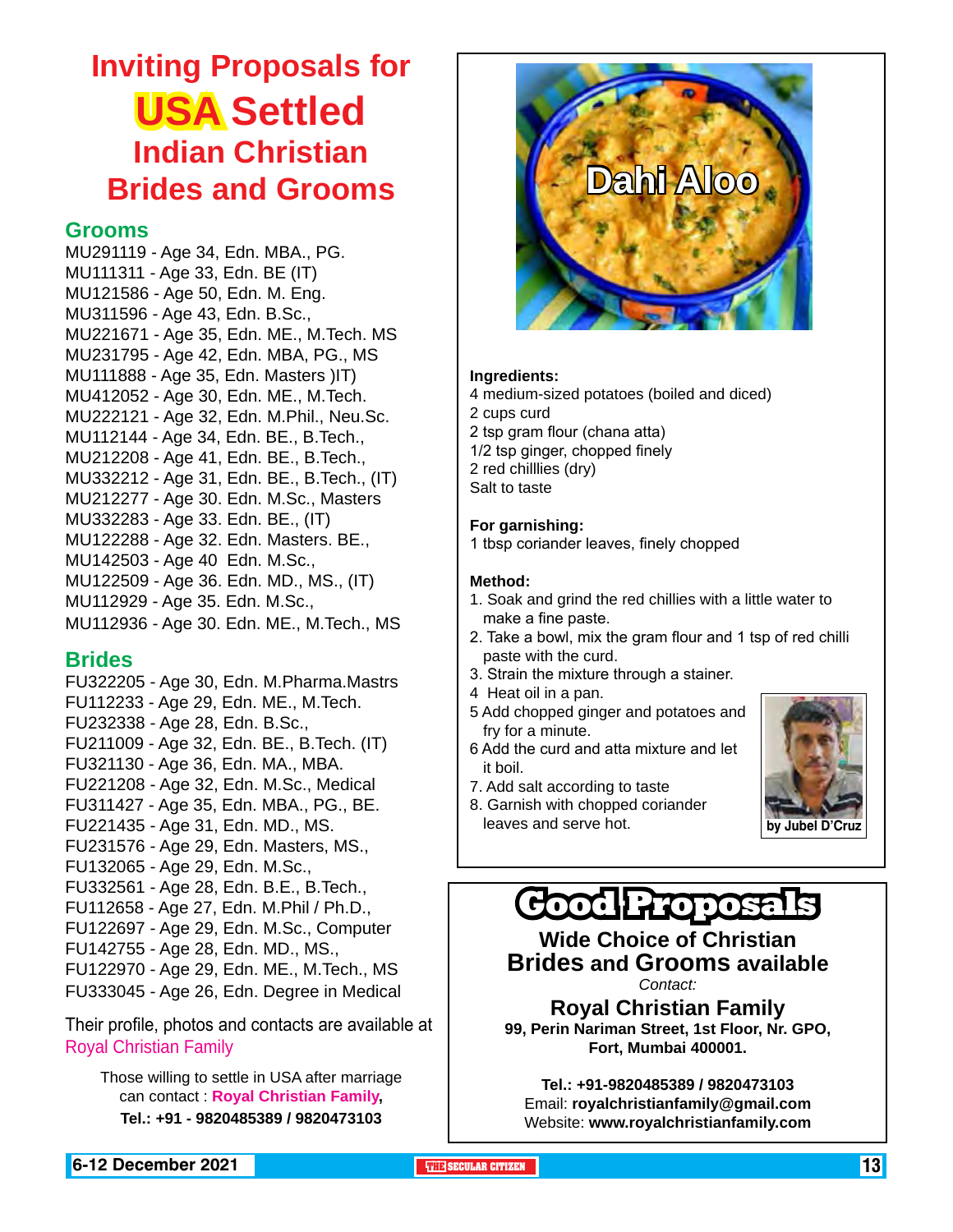## **Indian Poultry Industry Progressive**

**F**ather of Indian Poultry Industry' Dr. Banda Vasudev Rao (B.V.Rao) was the architect of Indian poultry industry's growth and modernization that created world-class facilities in the country. Because of his significant and numerous contributions to the Indian poultry industry, in 1990,

he received one of the highest honours conferred by the President of India, the "Padmashree" award.

The National Egg Coordination Committee's (NECC) advertising campaign, which used to appear regularly on television in the early 1990s certainly caught the imagination of the nation. A catchy tune combined with visuals were used to promote

the consumption of eggs. The campaign's creativity won many accolades. But its success was really felt when egg consumption went up significantly and this hugely benefited farm-

In effect, it was farmers, under the banner of the NECC, who began the movement, causing a revolution of sorts. With its faith in farmers and in marketing techniques and its commitment towards the cause of agriculture, the NECC is singularly responsible for bolstering India's poultry sector.

Between 1979 and 1981, the cost of inputs, particularly chicken feed, increased by about 250 per cent. The selling price of an egg, however, remained more or less stagnant at 33 to 35 paise, affecting profitability. By 1981, over 40 per cent of the farms across the country were forced to close down, and the very survival of the egg industry was threatened. Dr. B.V. Rao, the founder of Venkateshwara Hatcheries Limited, the pioneering poultry production company, de-



cided to revive the egg industry and put it back on the path of orderly progress.

B.V. Rao believed that like Operation Flood, egg production and poultry farming would fetch a guaranteed income for farmers. In 1982, his clarion call - "my egg, my price, my life" - brought thousands of farmers from across the country into a common platform under the National Egg

> Co-ordination Committee (NECC). Today, the NECC has a membership of more than 25,000 farmers.

ers across the country. *Jayanthy Subramaniam* est producer of eggs in India is the fourth larg-

the world. Maharashtra is amongst the top five egg producing States in India. Along with Andhra Pradesh, Kerala, Tamil Nadu and Punjab, the western region of the State accounts for more than 56 per cent of the country's total egg production. Over the past few years, egg production has grown by 5-6 per cent per annum.

India primarily exports table eggs and hatching eggs to West Asia catering mainly to the Non-resident Indian population there. India also exports egg powder to a number of European Union nations and East Asian countries. Compared to other egg products, the export of table eggs has increased significantly. Like white revolution of milk was brought by Verghese Kurien, Dr. B.V. Rao brought poultry revolution in the country.

### **' Very interesting -uses of the peacock '**

With reference to the article titled : *Peacock The National Bird* By C K Subramanium in The Secular Citizen dated 8 November 2021 the peacock's typical quill feather used for flying is used for preparing Mayurapuccha Bhasma Calx of peacock feathers since it has antitiemetic and antispasmodic properties and is widely used in Ayurveda to treat diseases like nausea, vomiting , hiccough , respiratory disorder etc. and churnam -peacock feather ash sold in siddha drug stores in Tamil Nadu , Andhra Pradesh , Kerala , Delhi , Gujarat and Rajasthan is used to cure hiccups, vomiting and morning sickness etc.

Traditional Peacock feather oil is a pure herbal oil famous in South India for curing bone and joint problems and fractures.

Rajasthan's Rebari community uses peafowl feather ash mixed with honey to cure asthma and peafowl feathers mixed with coconut is used for headaches and one bolus with cow milk daily which has resulted in the rampant killing of the bird is used to get a male child.

Peacocks play an important role in agricultural ecosystems by aiding inseed dispersal , scavenging and for control of insects and rodents.

Carvings can be done on peacock eggs since they are thicker and stronger than chicken's eggs.

These then are the very interesting uses - of the peacock.

#### *— Peter Castellino*



*( Kannanda, Romi Scripts)*

*and*

**Konkani to English** *Contact:* **9820485389**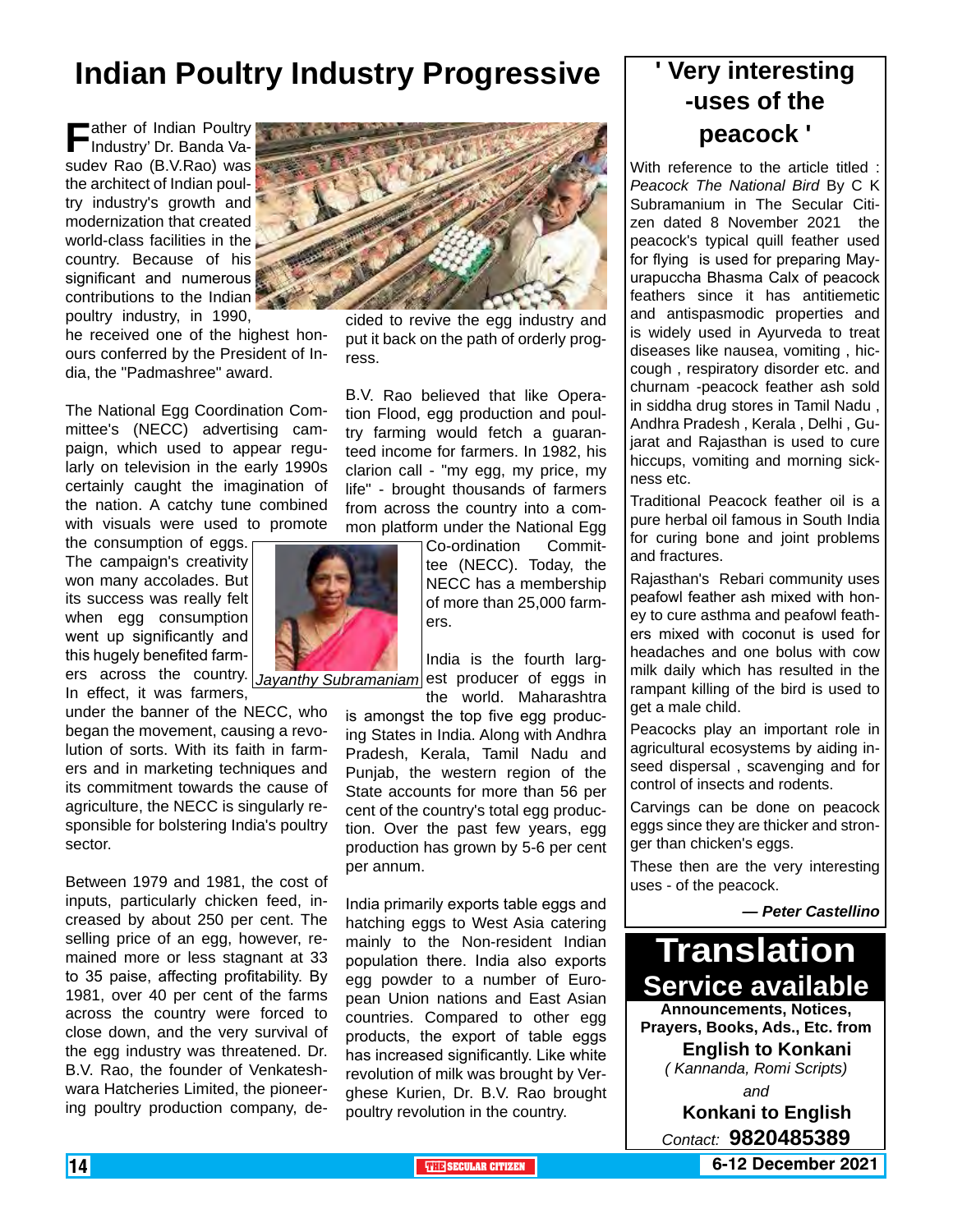## Subscriptions for **THIE SECULAR CITIZEN**<br>Renewal as well as New, can be

sent through Bank Fund Transfer to any one of the following banks:

Bank: HDFC Bank Branch : CST - Mumbai VT Account Name: The Secular Citizen Current Account No. 03552000006744 ISFC code: HDFC0000355 or Bank: Citizen Credit Co-op Bank Ltd., Branch : Colaba, Mumbai Account Name: The Secular Citizen CurentAccountNo. 2090031000000489 ISFC code: CCBL0209003

Please inform us through email: secular@sezariworld.com or through phone: 9820485389 after transferring the same.

### **Promote your products and services. Find new clients**

*Advertise in*

#### **WHIS SECULAR CITIZEN**

*Contact:* **Tel.: +91 9820485389 / 9820473103** Email: secular@sezariworld.com

### **Now get your digital copy of THIS SECULAR CITIZEN**

#### **through WhatsApp / Email**

Subscribers in India and worldover can now get their Digital copy of The Secular Citizen by WhatsApp / email every week. Annual Subscription : Rs. 600 *Contact :* **+91 - 9820485389 or secular@sezariworld.com**

**Please renew your subscription if expired. Mention your subscription no. while sending the renewal amount**

## **Matrimonials Matrimonials**

**7271. MUMBAI :** Goan Roman Catholic Spinster, (Born in October 1991), Ht. 5' 2", Wt.69 kgs, Wheatish Complexion, smart, active. Edn. B.Sc., in Hospitality Administration and Management, working as a Manager - Administration Facilities. Contact email :

allyrocks91@gmail.com

**7259. USA :** Mangalorean Roman Catholic Spinster, (Born in August 1994), Ht. 5' 3", Wt.70 kgs, Wheatish Complexion, Edn. Graduate, working. Contact email : sevu.sequeira@gmail.com

**7128. MUMBAI :** Affluent business family R.C. East Indian Spinster, (Born in 12-04-1988), Ht. 5' 2", very beautiful and pretty. Edn. MS General Surgeon, Doctor by profession. Contact email : drvd2019@gmail.com

**7258. MUMBAI :** Mangalorean Roman Catholic Spinster, (Born in September 1993), Ht. 5' 5", Wt.58 kgs, Wheatish Complexion, Edn. Post Graduate, Content Ptofessional in a reputed MNC and freelancing as a copywriter ad social media Professional. Contact email : forheralliance@gmail.com

**7244. MUMBAI :** Goan Roman Catholic Spinster, (Born in August 1992), Ht. 5' 4", Wt. 54 kgs, Edn. Chartered Accountant and M.Com., Employed in one of the Top reputed companies in Mumbai. Well cultured and good family background. Only Child. Contact email :

fionadesouza18@gmail.com

**7199. BANGALORE :** Mangalorean Roman Catholic Spinster, (Born in January 1990), Ht. 5' 2", Wt. 53 kgs, Fair Complexion, Edn. Master's in Mass Communications (NTU, Singapore) working as a Senior Manager of Corporate Communications in **SINGAPORE**. Contact email : mafern.2121@gmail.com

**7243. NEW ZEALAND :** East Indian Roman Catholic Spinster, (Born in December 1996), Ht. 5' 8", Wt. 60 kgs, Fair Complexion, Edn. B.Sc., Nursing, Profession : Staff Nurse. Ready to settle in New Zealand. Contact email : sales@nomaplastechind.in

**7066. MUMBAI :** Mangalorean Roman Catholic Spinster, (Born in June 1987), Ht. 5' 4", Wt. 78 kgs, Fair Complexion, Edn. B.E., (EXTC) M.S. (International Business Management), working as a Consulting Manager. Contact email : l2018anselm@yahoo.com

**7240. PUNE :** East Indian Roman Catholic Spinster, (Born in October 1987), Ht. 5' 7", Wt. 65 kgs, Very Fair Complexion, Edn. MBA, working as a Finance Executive. Contact email :

angelina0134@gmail.com

**7234. MANGALORE :** Mangalorean Roman Catholic Spinster, (Born in November 1993), Ht. 5' 4", Wt. 60 kgs, Fair Complexion, Edn. MBBS, MD (ongoing), Doctor by profession. Contact email : samaddy2013@gmail.com

**7230. MUMBAI :** Silm, Smart, Beautiful Roman Catholic Spinster, (Born in August 1995), Ht. 5' 7", Wt. 50 kgs, Fair Complexion, Edn. B.Com., working in Pharmaceutical Company. Contact email : alex1947@rediffmail.com

**7065. MUMBAI :** Mangalorean Roman Catholic Spinster, (Born in December 1989), Ht. 5' 7", Wt.69 kgs, Fair Complexion, Edn. M.Sc., & Dip. in Clinical Research, working as Business Process Lead in TCS. Contact email :

mendonca\_luke@yahoo.co.in **7214. MUMBAI :** Goan Roman Catholic Spinster, (Born in October 1986), Ht. 5' 4", Wt. 52 kgs, Fair Complexion, Edn. CA CFA Ms Finance M.Com., working as a Senior Manager. Contact email : frfernandes020@gmail.com

**7210. AURANGABAD :** Mangalorean Roman Catholic Spinster, (Born in January 1994), Ht. 5' 5", Wt. 50 kgs, Fair Complexion, good looking, beautiful, Coming from business family, Edn. Chartered Accountant, C.A. by Profession. Contact email : putturaurangabad@gmail.com

**7182. MUMBAI :** Mangalorean Roman Catholic Spinster, (Born in October 1992), Ht. 5' 4", Wt. 72 kgs, Wheatish Complexion, Edn. B.Com., C.A., working as Asst. Manager in TATA Company. Contact : email :

matrimonialp27@gmail.com

**7160. MUMBAI :** Mangalorean Roman Catholic Spinster, (Born in September 1988), Ht. 5' 7", Fair Complexion, Edn. BMS, working as a Senior Merchandiser in a Global Retail Company in Dubai. Contact email : prislobo10@gmail.com **7126. U.S.A. :** Mangalorean Roman Catholic Spinster, (Born in January 1992) from Mumbai, Ht. 5' 7", Wt. 60 kgs, Fair Complexion, Edn. B.E. (Computers) from Mumbai, M.S. (Information Systems) from US. Possesses H1B visa and is working as a Technical Analyst with an MNC in USA. Contact email : wilfyjoy1315@gmail.com or call +91 98603 02527 / + 91 9970172527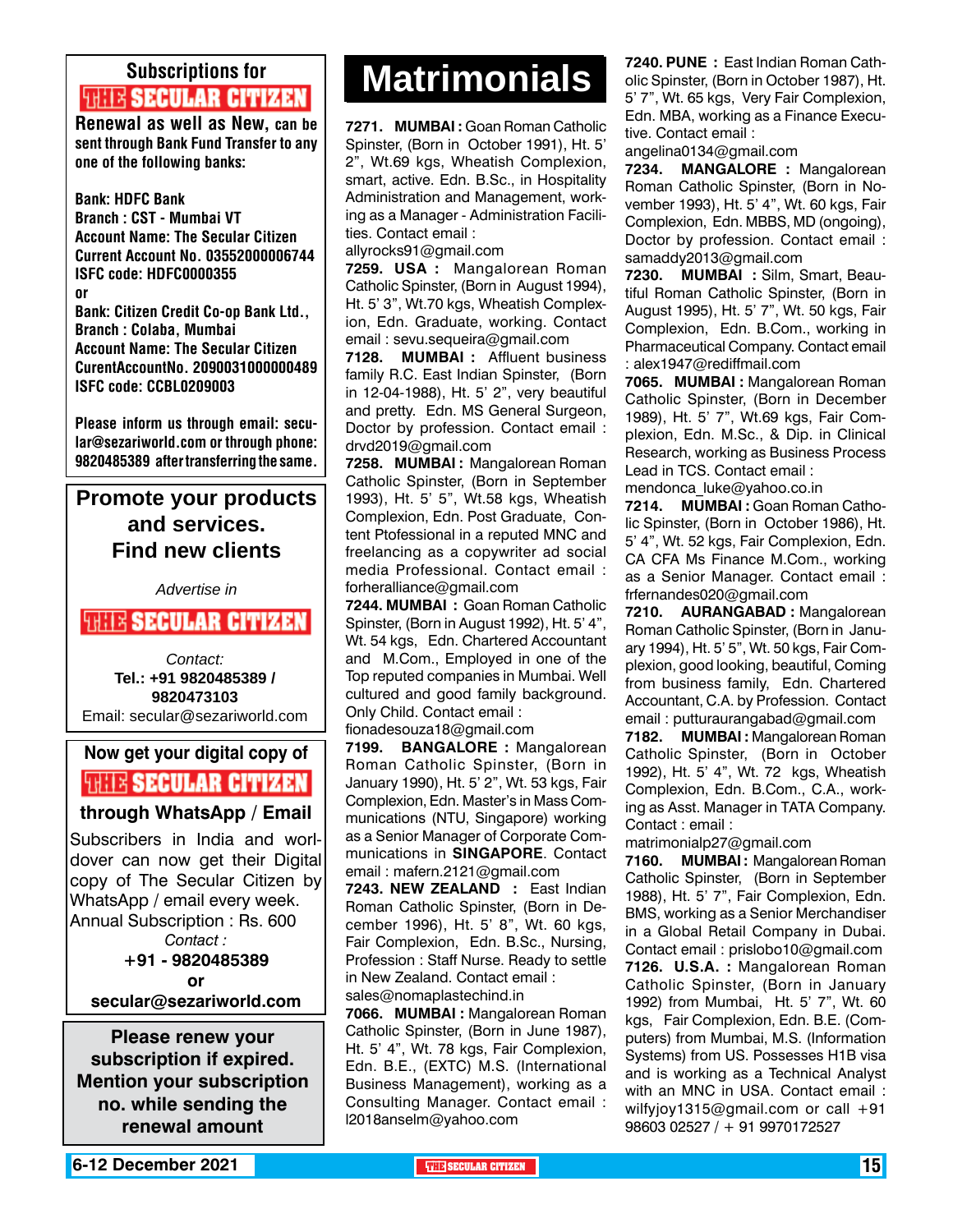## **Royal Christian Family MATRIMONIALS - GROOMS**

**7277. USA :** Goan Roman Catholic Bachelor, (Born in October 1989), Ht. 5' 7", Wt. 65 kgs, Fair Complexion, Edn. MS (ECE),working as an Engineer, Research and Develoment. Contact email : xm4304@gmail.com **6885. USA :** Mangalorean Roman Catholic Bachelor, (Born in November 1986), Ht. 5' 8", Wt. 65 kgs, Wheatish Complexion, Edn. B.E. (I.T.), University of Mumbai, Executive MBA University of Utah - USA, Job : Senior Director of Software Automation in USA. Currently he his in Mumbai. Contact Email :

jane\_3105@yahoo.co.in

**7236. MUMBAI :** Goan Roman Catholic Bachelor, (Born in March 1986), Ht. 5' 9", Wt. 67 kgs, Wheatish Complexion, Edn. Edn MBA. PGDM., MBA from NMIMS, working as a Manager in Bank. Contact email : sallysylviana@yahoo.in

**7164. MANGALORE :** Mangalorean Roman Catholic Bachelor, (Born in May 1984 ) Ht. 5' 9", Wt. 65 kgs, Fair, Edn. ITI Course, working as a Techincian. Contact email :

rajesh.dsz15@gmail.com

**7175. MUMBAI :** Goan Roman Catholic Bachelor, (Born in July 1989) Ht. 5' 6", Wt. 74 kgs, Wheatish, Edn. B.Sc (H.C.M.) Hotel and Catering Management, 2nd Photographer /Merchandise Sales Dept., Contact email :

osbertagneloalmeida@gmail.com **7172. MUMBAI :** Goan Roman Catholic Bachelor, (Born in August 1992 ) Ht. 6' 1", Wt. 90 kgs, Fair, Edn. Graduate, Diploma in Social Communications in Sophia and then done a Fellowship with Piramal House of Leadership. Working with an MGO - sports foundation. Contact eamil :

florencemendonca@rediffmail.com **7185. MUMBAI :** Goan Roman Catholic Bachelor, (Born in October 1984) Ht. 5' 10", Wt. 72 kgs, Wheatish

#### **Important Notice**

Telephone no. of candidate will be printed only with the consent of members. For Tel. Nos. Please contact: +91- 9820473103 / 9820485389 or Email : royalchristianfamily@gmail.com

Complexion,Edn. B.Com., working for Bank. Contact email :

shaun.neo00.outlook.com

**7226. CANADA :** Canadian Citizen Mangalorean Roman Catholic Bachelor, (Born in August 1990), Ht. 5' 4", Wt. 59 kgs, Fair Complexion, Edn. M.Sc., in Environmental Science and in Energy Management postgraduate degrees from the University of Toronto. Working for a reputed company as Energy Management Analyst in Totonto. Contact email :

francisper@gmail.com

**7227. MUMBAI :** Goan Roman Catholic Bachelor, (Born in August 1990), Ht. 5' 10", Wt. 73 kgs, Wheatish Complexion, Edn. B.Com., working as a Senior HR. Contact email :

baptistadarryl@yahoo.in

**7152. MUMBAI :** Mangalorean Roman Catholic Bachelor, (Born in December 1989) Ht. 6', Wt. 70 kgs, Fair Complexion, Edn. B.Com., having business. Contact email :

emi\_dalmeida@yahoo.com

**7168. USA :** US Citizen Goan Roman Catholic Bachelor, (Born in June 1985 ) Ht. 5' 7", Wt. 73 kgs, Fair, Edn. M.Sc., working for a Global Pharmaceutical Company. Contact email :

Ispinto84@gmail.com

**7165. MUMBAI :** Goan Roman Catholic Bachelor, (Born in October 1979 ) Ht. 5' 9", Wt. 63 kgs, Fair, Edn. B.Com., Post Graduation in Supply chain & Ship Management, working as an E-commerce online support. Contact email : examiner4@yahoo.com

**7157. PUNE :** Roman Catholic Bachelor, (Born in September 1990) Ht. 5' 6", Wt. 75 kgs, Wheatish Complexion, Edn. MBA (Marketing) & M.Com., working as a Senior Executive, Sales and Development. Contact email : amlahenry11@gmail.com

#### To Place Your Matrimonial Advertisement Call: +91 - 9820485389 or 9820473103

\* Check your email at least once a week. \* Members are requested to inform us when they are settled, so that publication of their details can be discontinued.

**7159. MUMBAI :** Roman Catholic Bachelor, (Born in September 1982 ) Ht. 5' 5", Wt. 65 kgs, Ethical, Healthy, Simple, Sober, Wheatish, B.E. Software Engineer, works @ Mumbai, 9224335003,

mariosofttech@gmail.com

**7144 POONA :** Goan RC Bachelor, (Born in October 1985) Ht. 5' 5", Wt. 60 kgs, Wheatish Complexion, Edn. Hotel Management Graduate, working as an Executive. Contact email : merrolmenezes@gmail.com

**7130. DUBAI :** Mangalorean RC Divorcee, (Born in July 1972) Ht. 5'11", Wt. 80 kgs, air Complexion, handsome, simple down to earth, Edn. B.E. (Mech.), Working as an Engineer. Contact email :

francisdsouza472@gmail.com OR 00971501532702

**7151. MUMBAI :** Goan Roman Catholic Bachelor, (Born in May 1990) Ht. 5' 8", Wt. 65 kgs, Wheatish Complexion, Edn. Masters in Marketing, Working as a Asst. Marketing Executive. Contact email : emanuelfindz90@gmail.com

**7150. POONA :** East Indian RC Divorcee, (Born in November 1960) Ht. 5' 10", Wt. 69 kgs, Wheatish Complexion, Edn.Graduate Engineer from CWIT University of Pune, working as an Engineer. Contact email : joeskf@gmail.com

**7133. MUMBAI :** Goan RC Handsome Bachelor, (Born in February 1977) Ht. 5'9", Wt. 78 kgs, Wheatish Complexion, Edn. B.Sc., PG, MBA, working as a Sr. Manager in US IT Company. Contact email : trinidade.franco@gmail.com

**7133. MUMBAI :** Goan RC Handsome Bachelor, (Born in February 1977) Ht. 5'9", Wt. 78 kgs, Wheatish Complexion, Edn. B.Sc., PG, MBA, working as a Sr. Manager in US IT Company. Contact email : trinidade.franco@gmail.com

**If not settled within a year, renew your membership atleast two months in advance to continue the service uninterrupted.**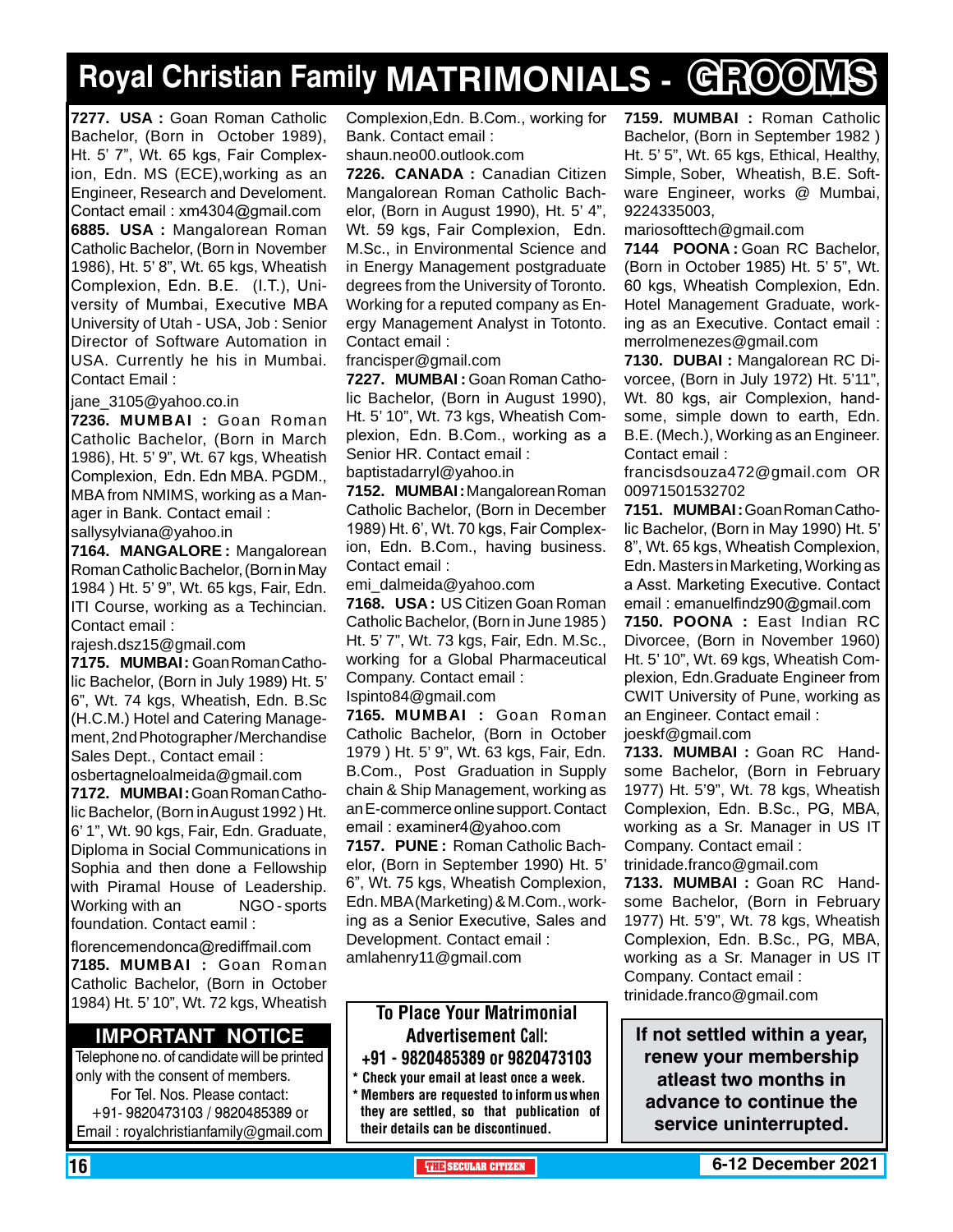## **Royal Christian Family MATRIMONIALS - BRIDES**

**7276. MUMBAI-POONA :** Anglo Indian Protestant Catholic Spinster, (Born in May 1989), Ht. 5' 7", Wt.60 kgs, Wheatish Complexion, Edn. SIM Management, working as a HR Business Development. Working in Mumbai. Contact email :

sibloomjs@yahoo.com

**7254. MUMBAI :** Mangalorean Roman Catholic Spinster, (Born in October 1981), Ht. 5' 7", Wt.69 kgs, Wheatish Complexion, Edn. F.Y. B.Com., Completed Aviation Course & holds knowledge of French Language and computer course. Contact email : evane\_martis@yahoo.co.in

**7275. MUMBAI :** Goan Roman Catholic Spinster, (Born in February 1991), Ht. 5' 7", Wt.65 kgs, Wheatish Complexion, Edn. M.Sc and MA in Child and Clinical Psychology, working as a School Counselor. Contact email : cordeiro0911@gmail.com

**7219. MUMBAI :** Mangalorean Born Again Spinster, (Born in October 1993), Ht. 5' 8", Wt. 61 kgs, Fair Complexion, Edn. Post Graduate Diploma in Human Resources, working as a HR in MNC. Seeks only Born Again Bachelor. Contact email :

gladfer\_9@yahoo.com

**7274. POONA :** Roman Catholic Spinster, (Born in October 1993), Ht. 5' 1", Wt.70 kgs, Wheatish Complexion, Edn. M.Com., B.Ed., working as a Accounts Analyst. Contact email : jennifermarian910@gmail.com

**7191. BANGALORE :** Mangalorean Roman Catholic Spinster, (Born in April 1991), Ht. 5' 5", Wt. 57 kgs, Wheatish Complexion, Edn. B.S (Electrical Engineering in US), M.S in Robotics Engineering, working as a Software for a reputed Company in **New York**. Contact email :

alfnan@yahoo.com

**7273. DUBAI :** Anglo Idnian Roman Catholic Spinster, (Born in April 1993), Ht. 5' 6", Wt.75 kgs, Wheatish Complexion, Edn. MA, Working in Dubai.

**Royal Christian Family Helps In Choosing The Right Life-Partner Serving Since 41 Years** Contact email :

janelle3034@gmail.com

**7123. MUMBAI :** Mangalorean Roman Catholic Spinster, (Born in December 1987), Ht. 5' 2", Wt. 58 kgs, Wheatish Complexion, Edn. B.Com., CS., M.Sc., working as a Sr. Manager Programmer. Contact email : r.douza.co@gmail.com

**7272. USA :** East Indian Roman Catholic Spinster, (Born in July 1996), Ht. 5' 10", Wt.60 kgs, Wheatish Complexion, Beautiful, Dynamic personality, Edn. Bachelor in Electronics, CPL,CFI, MS persuing, working as Flight Instructor. Contact email : dr\_rekha@ymail.com **7122. MUMBAI :** Mangalorean Roman Catholic Spinster, (Born in December 1993), Ht. 5', Wt. 45 kgs, Wheatish Complexion, Edn. B.Sc. IT., working as a Tech Support Engineer. Contact email :

lynettelewis67@gmail.com

**7264. MUMBAI :** Goan Roman Catholic Spinster, (Born in December 1987), Ht. 5' 4", Wt.58 kgs, Wheatish Complexion, Edn. B.Com., Ticketing, GNW (Nurse), working as a General Registered Nurse. Contact email : sds333@gmail.com

**7121. MUMBAI :** Mangalorean Roman Catholic Spinster, (Born in August 1988), Ht. 5' 3", Wt. 55 kgs, Fair Complexion, Edn. Bachelor of Physiotherapist, working as a Physiotherapist. Contact email :

ryanbarboza806@gmail.com

**7253 MUMBAI :** Goan Roman Catholic Spinster, (Born in December 1992), Ht. 5' 4", Wt. 50 kgs, Wheatish Complexion, Edn. M.A., Profession : Professor. Contact email : basileitao@gmail.com **7250 BHOPAL :** Anglo Indian Roman Catholic Spinster, (Born in June 1988), Ht. 5' 3", Wt. 48 kgs, Slim, Very Fair Complexion, Edn. B.Com., MBA., working as a HR Manager. Contact email : xaviers2k11@gmail.com

**7109 MUMBAI :** Mangalorean Ro-

#### **Important Notice**

Telephone no. of candidate will be printed only with the consent of members. For Tel. Nos. Please contact: +91- 9820473103 / 9820485389 or Email : royalchristianfamily@gmail.com

man Catholic Spinster, (Born in June 1986), Ht. 5' 6", Wt. 58 kgs, Wheatish Complexion, Edn. MBA, working as a Associate Consulant. Contact email : helendsz27@gmail.com

**7208. MUMBAI :** Goan Roman Catholic Spinster, (Born in March 1987), Ht. 5' 4", Wt. 78 kgs, Wheatish Complexion, Edn. BE, IT, working as Product Marketing for an e-commerce beauty Company. Contact email : temp123fab@gmail.com

**7105 MUMBAI :** Mangalorean Roman Catholic Spinster, (Born in November 1991), Ht. 5' 5", Wt. 62 kgs, Wheatish Complexion, Edn. M.Sc., Microbiology, (Pursuing Ph.D., ) Assistant Professor. Contact email : 1991divine@gmail.com

**7190. BANGALORE :** Tamilian Roman Catholic Spinster, (Born in January 1990), Ht. 5' 4", Wt. 65 kgs, Wheatish Complexion, Edn. B.E., Electronics and communications, working as a Technical Specialist. Contact email :

jmj.lionofjudah@gmail.com

**7103. MUMBAI :** Mangalorean Roman Catholic Divorcee (Separated), (Born in October 1989), Ht. 5', Wt. 62 kgs, Wheatish Complexion, Edn. B.Com.,working as a HR. Contact email :

mail2tinafernandes@gmail.com **7189. MUMBAI :** Goan Roman Catholic Spinster, (Born in July 1993), Ht. 4' 9", Wt. 40 kgs, Wheatish Complexion, Edn. B.A. B.Ed., Teacher by profession. Contact email : dcruz\_liselle@yahoo.in

**Registered members can publish their ad in all the 50 issues in a year for Rs. 8000 only.**

If you wish to publish your matrimonial classified advertisement in all the 50 issues in a year, you can do so for an amount of Rs. 8000 only.

### To Place Your Matrimonial Advertisement Call:

- +91 9820485389 or 9820473103
- \* Check your email at least once a week. \* Members are requested to inform us when they are settled, so that publication of their details can be discontinued.

**6-12 December 2021 The City of the SECULAR CITIZEN THE** SECULAR CITIZEN **17 THE** SECULAR CITIZEN **17**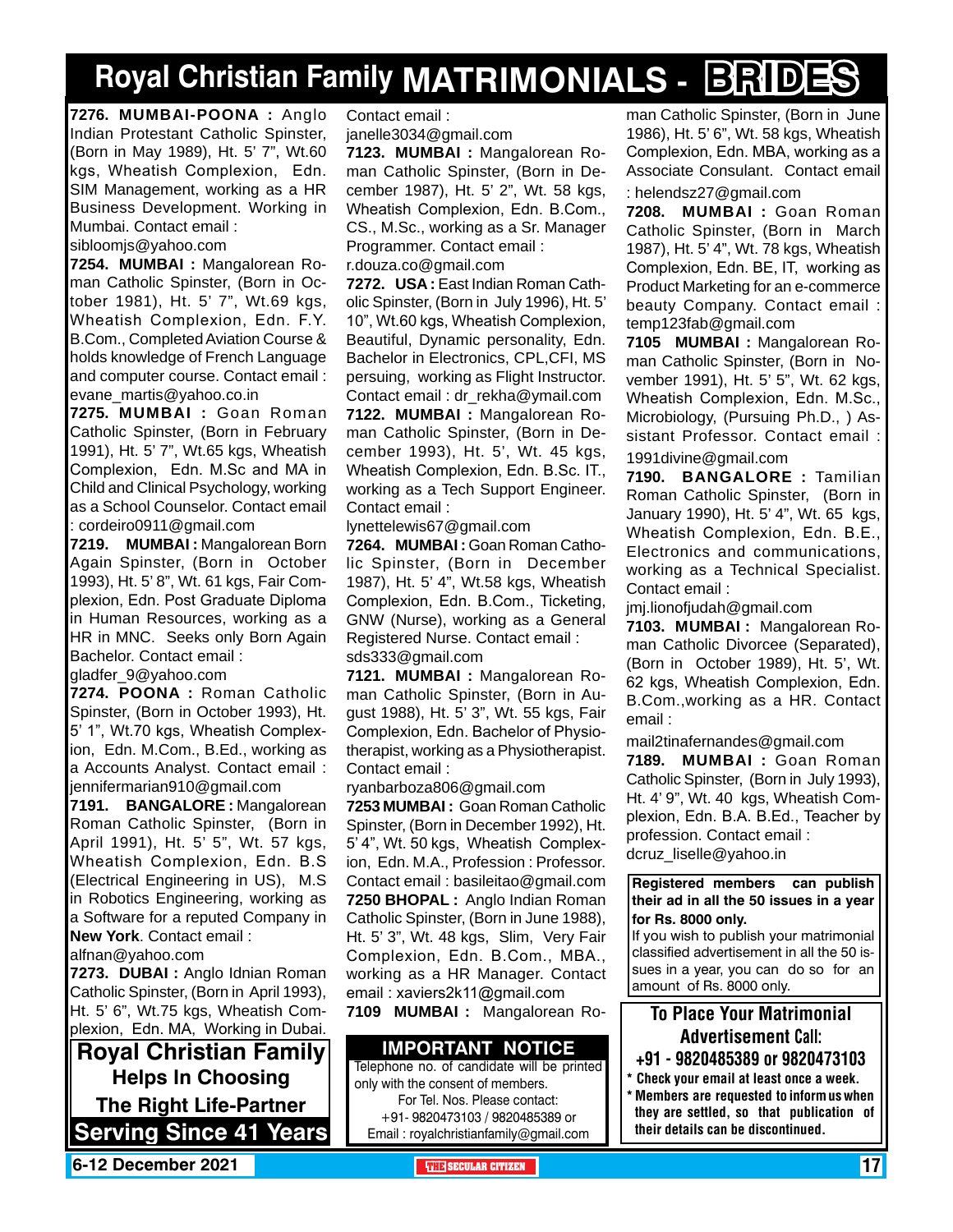## **St Juan Diego She Chose an Old Tribal Peasant**

#### **By Fr F. M. Britto**

The vision to a tribal peasant is<br>
drawing thousands of pilgrims<br>
every day, making it one of the<br>
world's major Christian pilgrim-cendrawing thousands of pilgrims every day, making it one of the ters

The simple villager Juan Diego was born in 1474 in today's Mexico City. His original name was Cuauhtlahtoatzin. Since his father died when he was small, he was brought by his uncle. They grew up in their Aztec religion.

The 50 years old Diego, his wife Maria Lucia and his uncle Juan Bernardino were among the first to be baptized by the Spanish Franciscan missionaries. Diego had no children.

According to the tradition, while Diego was on his way for the Mass to his parish church on the morning of Dec 9,1531, Mary appeared to him, surrounded in heavenly light, on the footsteps of the Tepeyac Hill, on the outskirts of what is now Mexico City. This was also a former sanctuary to the Aztec goddess Tonanzin.

Mary asked him to go and tell the bishop in Mexico Cityto build a shrine to her on that hill. She promised protection of his indigenous people. When Diego asked her name, she told him in his mother tongue Nahuati as "Tlecuatlecupe" meaning the "one who crushes the head of the serpent," referring to Genesis 3:15. Bishop Juan de Zumarraga was a saintly man, very just, compassionate and a protector of the Indians. Not believing his story, the bishop asked for proof that Mary had really appeared to that rural convert.

While Diego was on his way to the priest on December 12 to ask him administer the last rites to his uncle, Mary appeared to him again. He told her of the bishop's response. She instructed him to gather the roses on the

hill, and take them to the bishop as a heavenly sign. She also informed him that his uncle has recovered from his



#### sickness.

Unusually he found many roses on the snow-covered hill, blooming out of season. Collecting them in his cloak, he took them to the bishop. When Diego opened his rough cloak in front of the bishop, dozens of roses fell out and also an image of Mary imprinted on the inside of his cloak. Having received this as a proof, the bishop ordered a church to be built on Tepeyac Hill. Returning home, Diego found his uncle too in good health.

Since Tlecuatlecupe sounds like Guadalupe, the bishop confused it with the familiar Spanish name Guadalupe, a city with a prominent Marian shrine. In her fifth and final appearance to him she wanted her to be known as Our Lady of Guadalupe. In that miraculous image we see a woman with native features and dress. The miraculous image on the cloak is preserved in the Basilica of Our Lady of Guadalupe, Mexico City. But the image has started to fade.

 Diego lived the rest of his life in a hut next to the church, caring the pilgrims and leading a life of prayer and charity to God and others. The 74 years old Diego died on May 30, 1548 and was buried inside the church.

Cardinal Ernesto Corripio Ahumada of Mexico City initiated in 1984 the process to canonize him. But doubts as to whether Diego really existed had slowed down the process. Some Catholics and non-Catholics allege that Diego had been a myth, developed to convert Mexico's Indians to the Roman Catholicism. And to counter the spread of Protestantism.

A historical commission was then formed. Father Joe Luis Guerrero, an expert on Nahuati language and culture, aided by Father Eduardo Chavez, a professional historian, concluded that Juan Diego really existed. "His existence cannot be denied," Father Chavez says. The vision had been recounted in oral and written colonial sources such as the Huei tiamahuicoltica. Dr. Miguel Leon-Portilla, one of the leading Mexican scholars writes, "Long before 1556, the tradition of Juan Diego and the apparitions of Tonantzin (Guadalupe) had already spread." And the Vatican finally confirmed it.

When the Vatican approved his canonization, many of Mexico's 10 million Indians welcomed it as vindication of their struggle to overcome centuries of racism. Travelling both the times to the Basilica of Our Lady of Guadalupe, Pope John Paul II beatified Diego on May 6, 1990 and canonized him there on July 31, 2002. Pope John Paul II then remarked of the new saint as a "simple, humble Indian." The pope urged the Mexican laity to take up the responsibilities of passing on the good news and witness to it by their lives.

Juan Diego became the first Roman Catholic indigenous saint from the Americas. Various miracles are attributed to him and he remains one of the most popular saints in Mexico. He has helped shepherd thousands into Christianity.

Our Lady of Guadalupe continues to protect the indigenous people as well as all those who invoke her name. The church celebrates his feast day on December 9 and the apparition on December 12.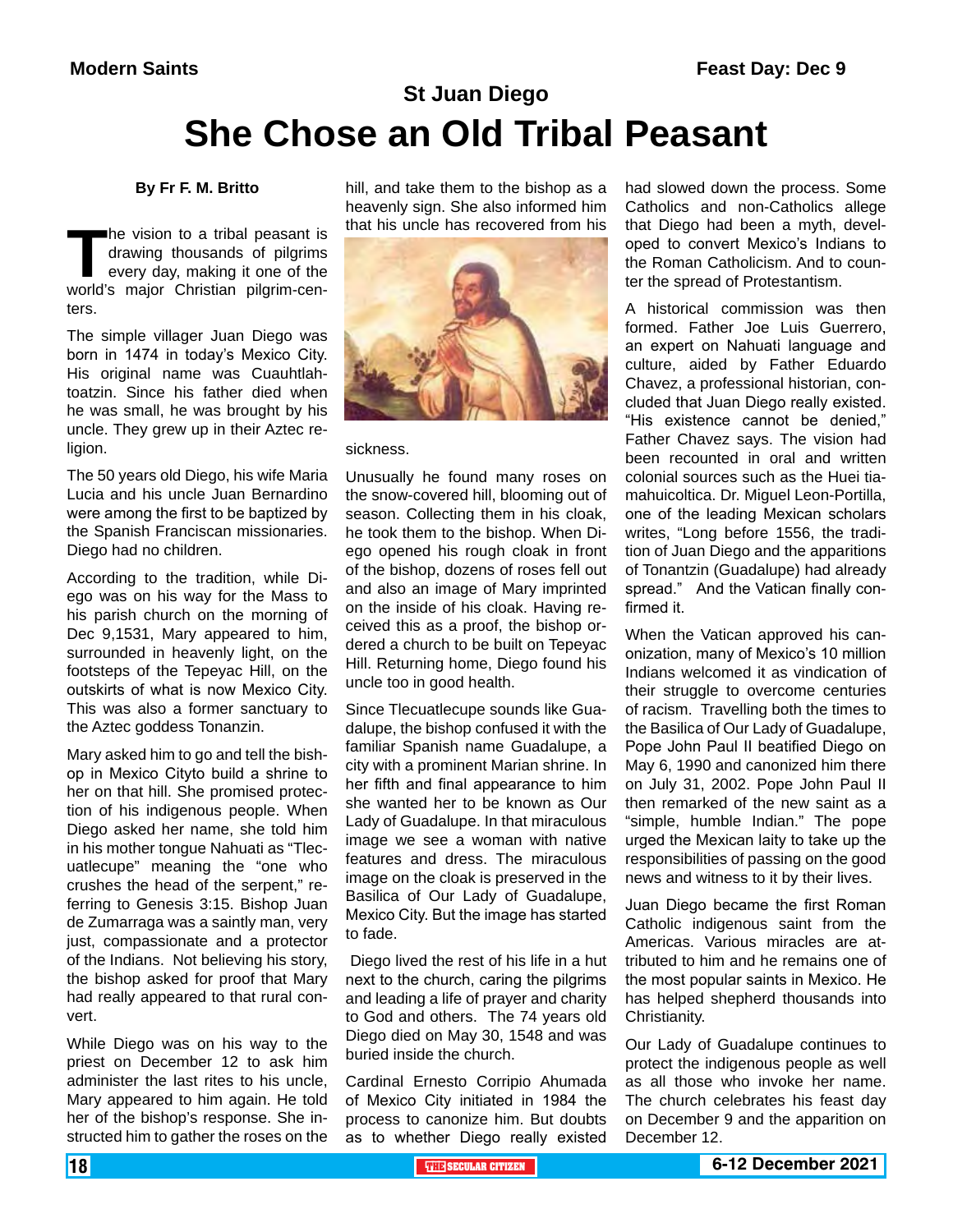## *In Loving memory of*





**Birth : 19-12-1945 Died : 11-12-2017**

**Santan Xavier Branco Birth : 27-06-1942 Died : 26-11-2012**

**Jogeshwari East**

## **Dear Daddy and Mummy, We miss you both**

A tribute of love from your children Rayan / Ingrid Branco Jenifer / Lawrence & Baby Janice Pinto

## Keep Mosqueitos Away Use Medicated Mosquito Net



**Sleep Naturally no coil, no liquid, no chemical sprays only medicated mosquito net. use it for years**

**• Medicated mosquito net.**

- **You can use for 3-5 years. Safe for All.**
- **Manufactured as per WHOPES specification.**
- **No smell, no taste, any one can use.**
- **Available in Single & Double size Bed**
- **Provides long lasting protection against mosquitos and other insects.**

**For Orders:** 

**Call or WhatsApp: +91 - 9820485389 Email : secular@sezariworld.com**

## For placing Ads. in

**The Secular Citizen The Examiner**

**DIVO Konkani Weekly RAKNNO & Uzvaad** and other community publications *Contact : Ad-Master* **9820473103**

## **Total Computer Related Solutions**

**All your Computer Hardware, • Software, Networking solutions**



**New PCs , Desktops, Laptops System Upgrade - Software Installation AMCs - Anti Virus - Data Recovery Printers - Printer, Scanner Servicing Storage devices - Modems - Routers Supply of speciality papers for Digital use**

**Website development and maintenance**

**Well experienced and knowledgable Engineers**

**Supply of all Computer, Printer parts and accessories**



**Contact / Whatsapp : +91 9820485389 Email : secular@sezariworld.com** *(Service available only in Mumbai)*

**6-12 December 2021 The City of the SECULAR CITIZEN THE SECULAR CITIZEN THE THE THE THE THE THE THE**